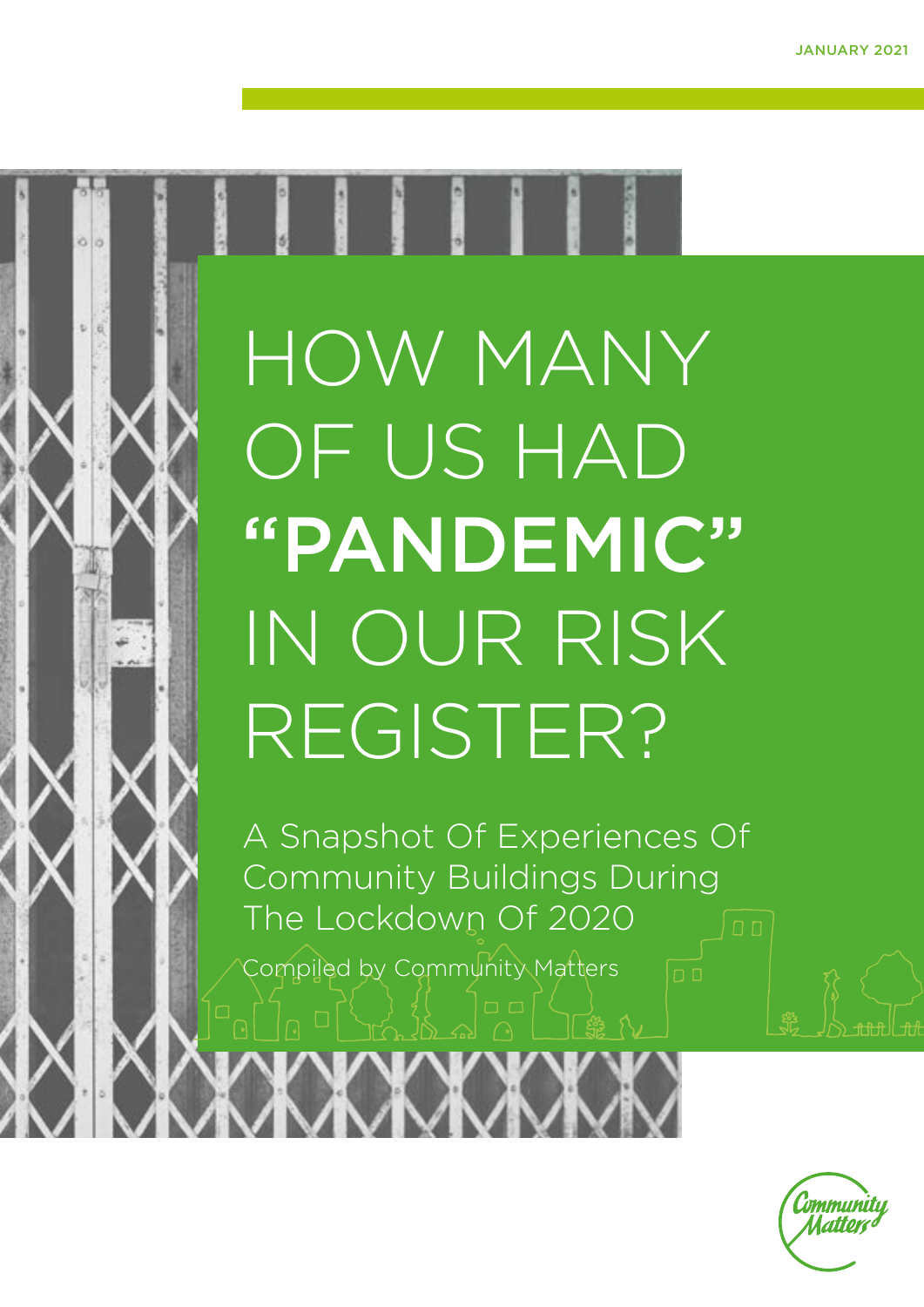

**David Warner** Chair Local Trust

 $\blacklozenge$ 

#### Foreword

The COVID-19 pandemic has brought hardship to people in every corner of the country. But, through it all, the tireless work of communities responding to the needs of the shielding, vulnerable, and those struggling from income loss, has also offered us one of the biggest sources of hope for the future. The widespread resurgence of community action is confirmed by government data; during the height of the lockdown last April, 50% of people said those in their community were doing more to help others than before the pandemic.

What is often overlooked is that not every community has had equal access to the resources necessary to develop a sustained response. Recent research into deprived neighbourhoods without a firm foundation of social infrastructure – of which community places and spaces are a key part- shows that they have seen a lower level of community and voluntary sector response and lower levels of charitable COVID-related grant funding when compared to other deprived areas<sup>1</sup>.

In those places in which the community response has been strong and sustained, the key enabler has often been community buildings of every form and function. Research in this report shows that from youth centres to village halls, libraries to community hubs, the ability of communities to meet local need would have been significantly reduced if these buildings hadn't been there. And, it's not just about the activities and services they offer – it is clear that they provide the space and opportunity for local residents to build the strong social capital that enables them to gather and organise when crises hit.

As Chair of Local Trust, I have witnessed first-hand the critical role played by community buildings in the many and varied responses of communities to the pandemic. Local Trust was established in 2012 to run Big Local, the most radical programme ever launched by a major funder, it puts spending decisions directly in the hands of local residents in communities across the country.

Two thirds of Big Local areas own, lease, or have access to space in a community building. Back in March, the majority of these premises were quickly adapted to meet local need. Research by the Third Sector Research Centre (2020) shows just how critical they have been in the pandemic. Where access to a building has not been possible, Big Local areas have struggled to respond effectively, whereas those with a space to base their activities were able to make much faster progress in developing and delivering support.

The community buildings featured in this report have hosted a diverse range of activities tailored to how the pandemic has played out in their local area; something mirrored across Big Local areas. Ranging from hosting a foodbank, to promoting positive mental health through telephone check ins and

 1. 'Communities at risk: the early impact of COVID-19 on 'left behind' neighbourhoods – APPG for Left Behind Neighbourhoods (appgleftbehindneighbourhoods.org.uk)

II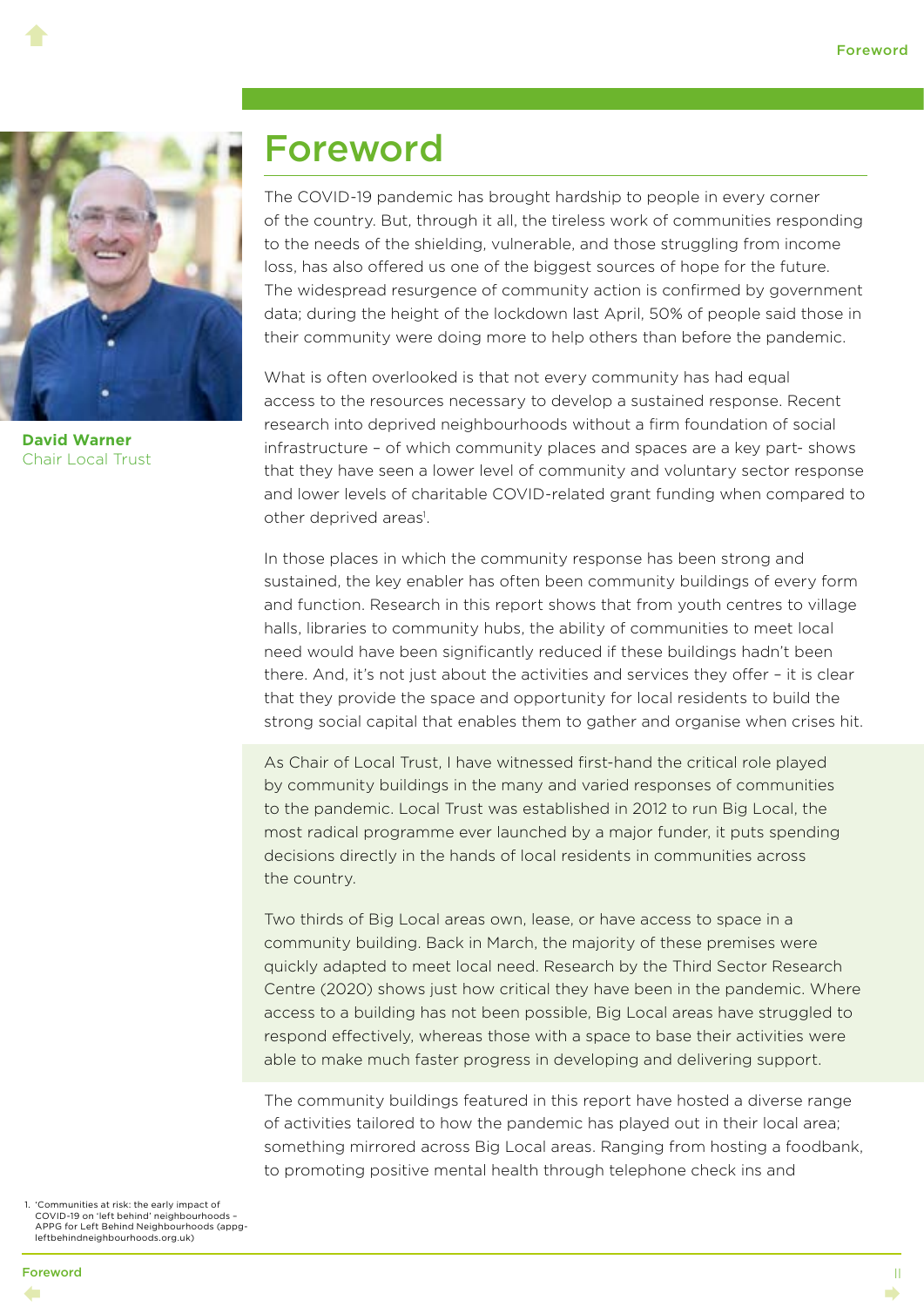befriending networks, to quickly adapting the activities and events of local groups and organisations so that they can take place virtually; all have worked hard to identify local need in order to develop their space and distribute resources to best effect.

The new year will doubtless bring its own challenges for communities, but it also offers the opportunity to build on the work done this year to ensure that they are stronger and more resilient in the future. We need to do more to support our community buildings: starting by addressing the huge loss of income many have suffered and supporting those communities without one to get together the funding and resources needed to plug that gap.

It is of the upmost importance that we take up this challenge now – otherwise community buildings will not be there to enable communities to respond effectively to future crises; we should seize the moment.



Foreword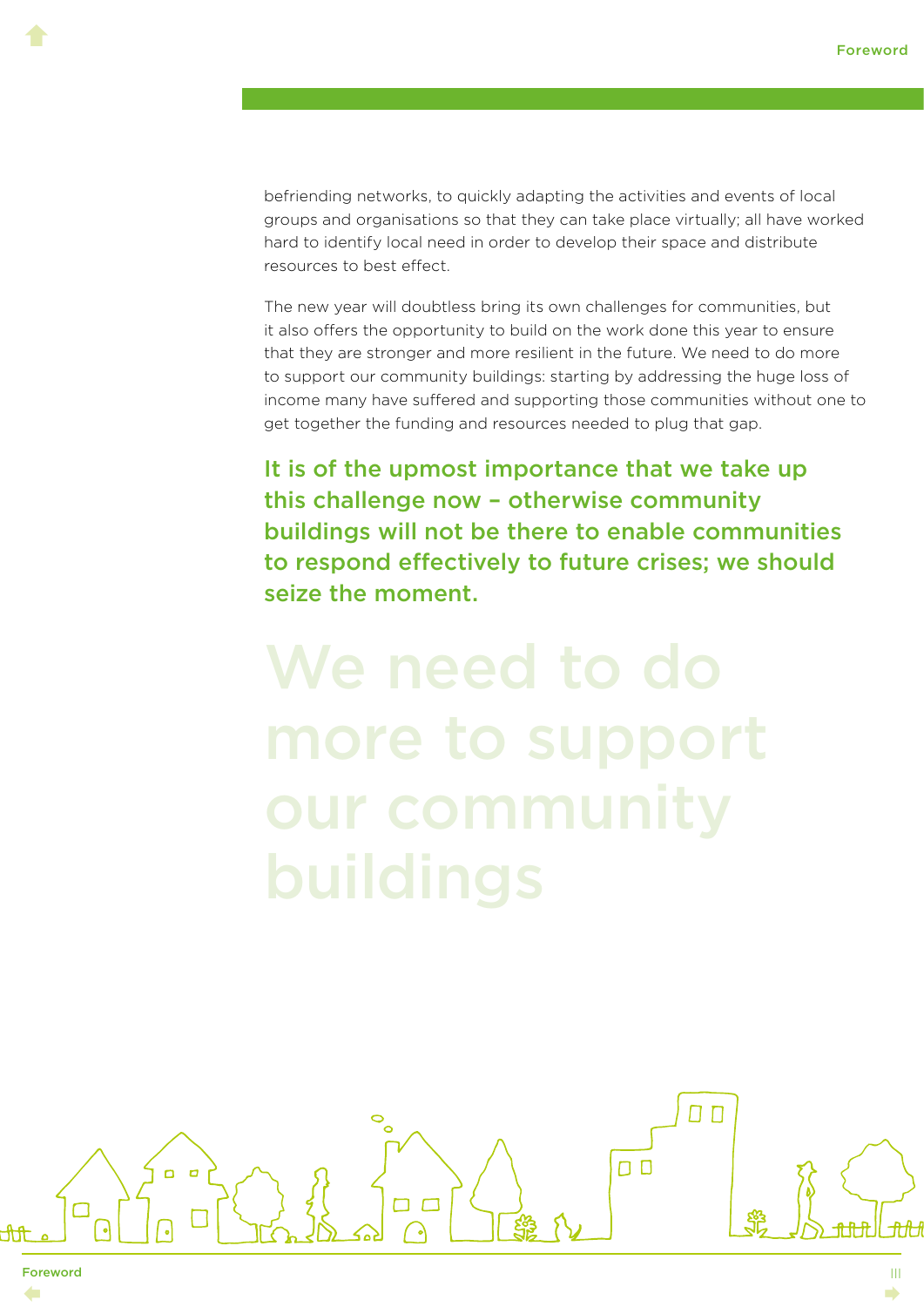<span id="page-3-0"></span>

## Contents

- 1. [Background](#page-4-0)
- 2. [Methodology](#page-9-0)
- **3.** [The Organisations Interviewed](#page-11-0)
- 4. [Lockdown Experience](#page-14-0)

#### CASE STUDIES

[Priorswood Community Centre, Taunton](#page-15-0) [Hilda Lane Community Centre, London](#page-16-0) [Greenhill Community Centre, West Lancashire](#page-18-0) [West Oxford Community Centre, Oxford](#page-19-0) [West Watford Community Association, Watford](#page-20-0)

**5.** [The Current Position Of Organisations Interviewed](#page-21-0)

CASE STUDY [Greenhill Community Library, Sheffield](#page-24-0)

- **6.** [New Funding Brought In](#page-25-0)
- 7. [Financial Resilience](#page-26-0)
- 8. [The Implications Of Lockdown On Community Buildings](#page-29-0)
- 9. [Conclusions](#page-31-0)

 CASE STUDY [Whitton Village Hall, North Lincolnshire](#page-33-0)

[Call To Action](#page-34-0)

[Acknowledgements](#page-35-0)

[References](#page-36-0)

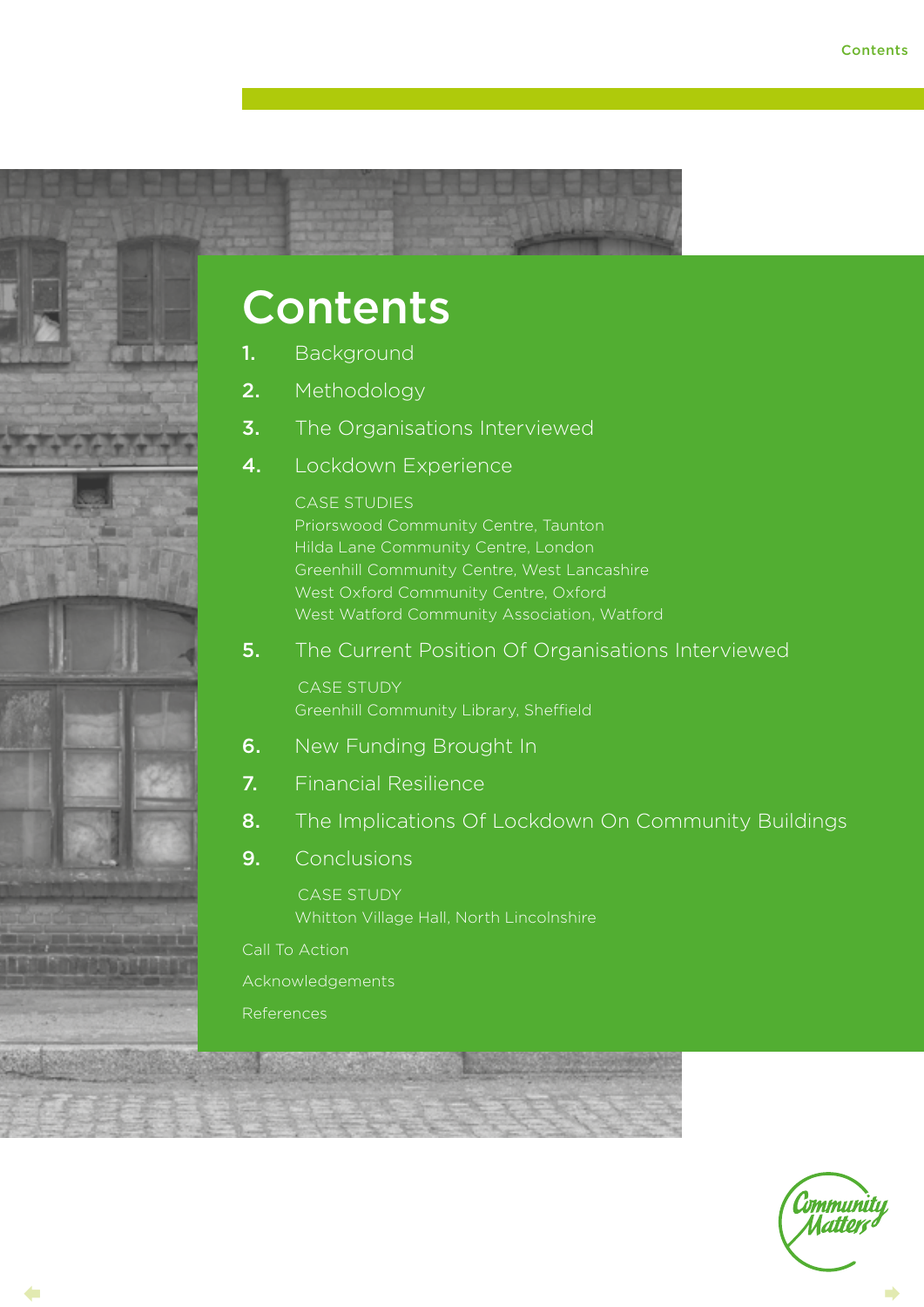### 1. Background

One of the last things I did before the world started to close down around me, was to attend a yoga class in a local village hall and I was immediately struck by the potential impact of long-term closure on buildings like this. I know from long experience of working with community buildings in their many forms, just how important they are in developing and promoting social capital in their neighbourhoods and much of this is summed up in the following quote:



<span id="page-4-0"></span> $\blacklozenge$ 

"For me, village halls are all about my head and my heart. My heart says they are essential places for people to come together, places to have fun and celebrate, places to grieve or share a common interest.

My head says they're equally important for the economy – places for businesses like nurseries to thrive, places that host community shops, places for people to exercise. Village halls can often be the keystone to a community."

#### LEAH SWAIN, CHIEF EXECUTIVE, COMMUNITY FIRST YORKSHIRE

For village halls, we need to read all community spaces, owned and managed by local communities, used by local communities and used as ways of making contact with local communities. There is a long tradition in this country of developing community spaces to meet a range of needs – many community centres were established post war when significant social housing estates were being built in our towns and cities and local authorities recognised the need for people to congregate for social, educational and recreational purposes. This had been the practice of housing associations for many years and community centres were features of some of the industrial garden villages provided by industrialists for their workforce in recognition of the need for a

1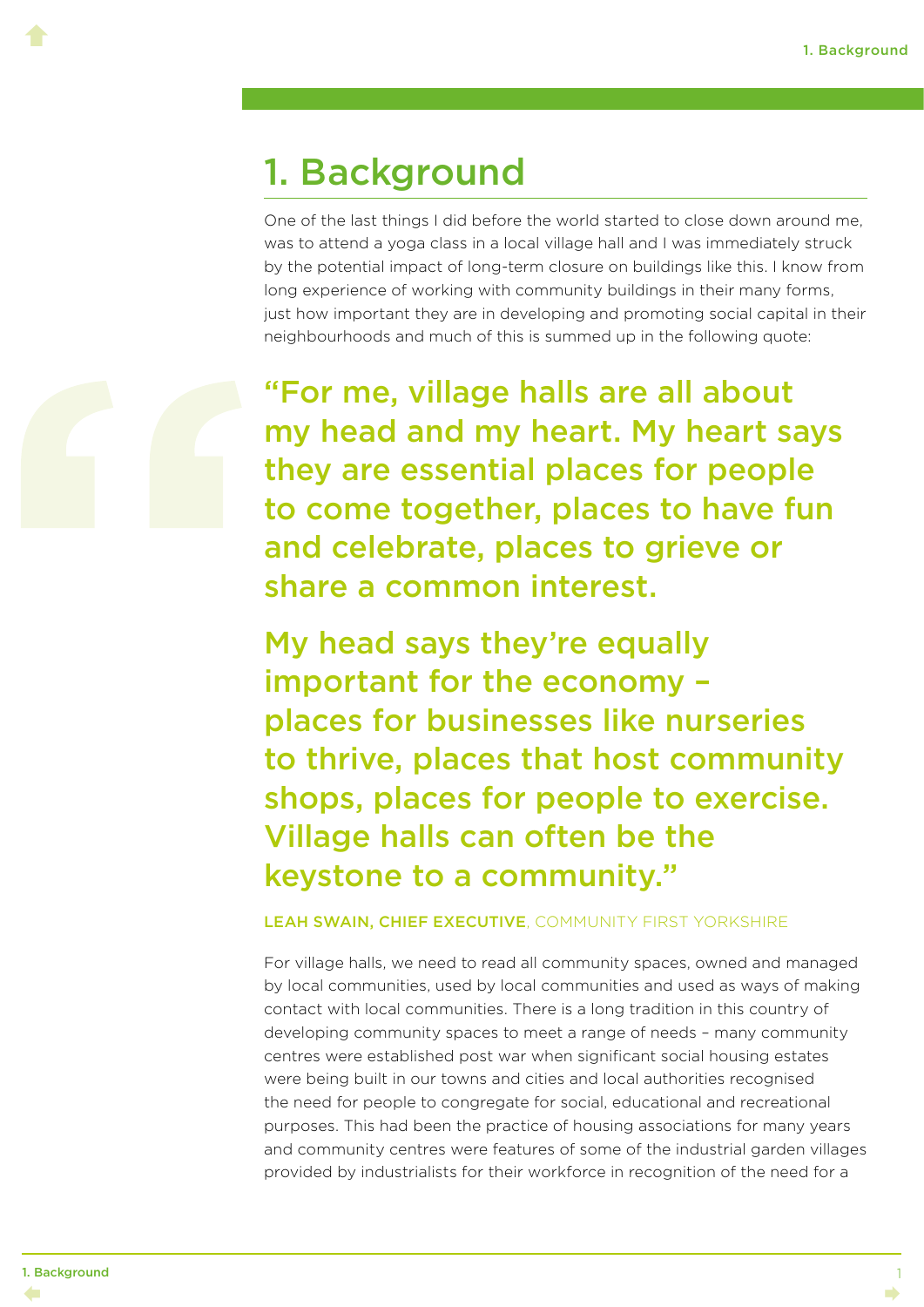space to gather and develop activities and groups that would provide mutual support. They may be the first place someone goes to take part in post school learning, where they display the produce from their allotment, or hold their wedding reception or birthday party or to register their vote in the local and national election. Community spaces are key part of the fabric of our society.

Regular research into village halls is carried out by ACRE (Action for Communities in Rural England) and the latest has just been published and quoted from below. There is, however, no clear picture of urban community space, which often has a different character but is also very diverse. Over the past fifteen years, more buildings have moved from public to community ownership as part of the Community Asset Transfer process, ranging from one room drop in centres to former schools and police stations thus adding to that diversity. This report is a first attempt to raise the profile of urban community space alongside that of traditional village halls by charting some of their contributions to the COVID-19 crisis and where they have been left at the end of one lockdown as the country heads into a second one. It is anticipated that this might be the beginning of a wider study of the role of urban community space to sit alongside the work done by ACRE.

During the lockdown of spring 2020, halls were only allowed to open to provide food and medicines, emergency services such as blood donation, and pre-schools for children of emergency workers. Re-opening has been slow and cautious, taking place in tandem with the sequential unlocking of different parts of the wider economy. The results of the ACRE survey quoted above, which records the state of the sector immediately before COVID-19 forced the first ever mass closure in their history, demonstrates the value of community spaces to the wellbeing of local community, to the local economy, and to supporting volunteering. Some key findings are set out below. We need to bear in mind that these figures are taken from research of rural community space and what the overall picture might be if this research were replicated across our towns and cities.

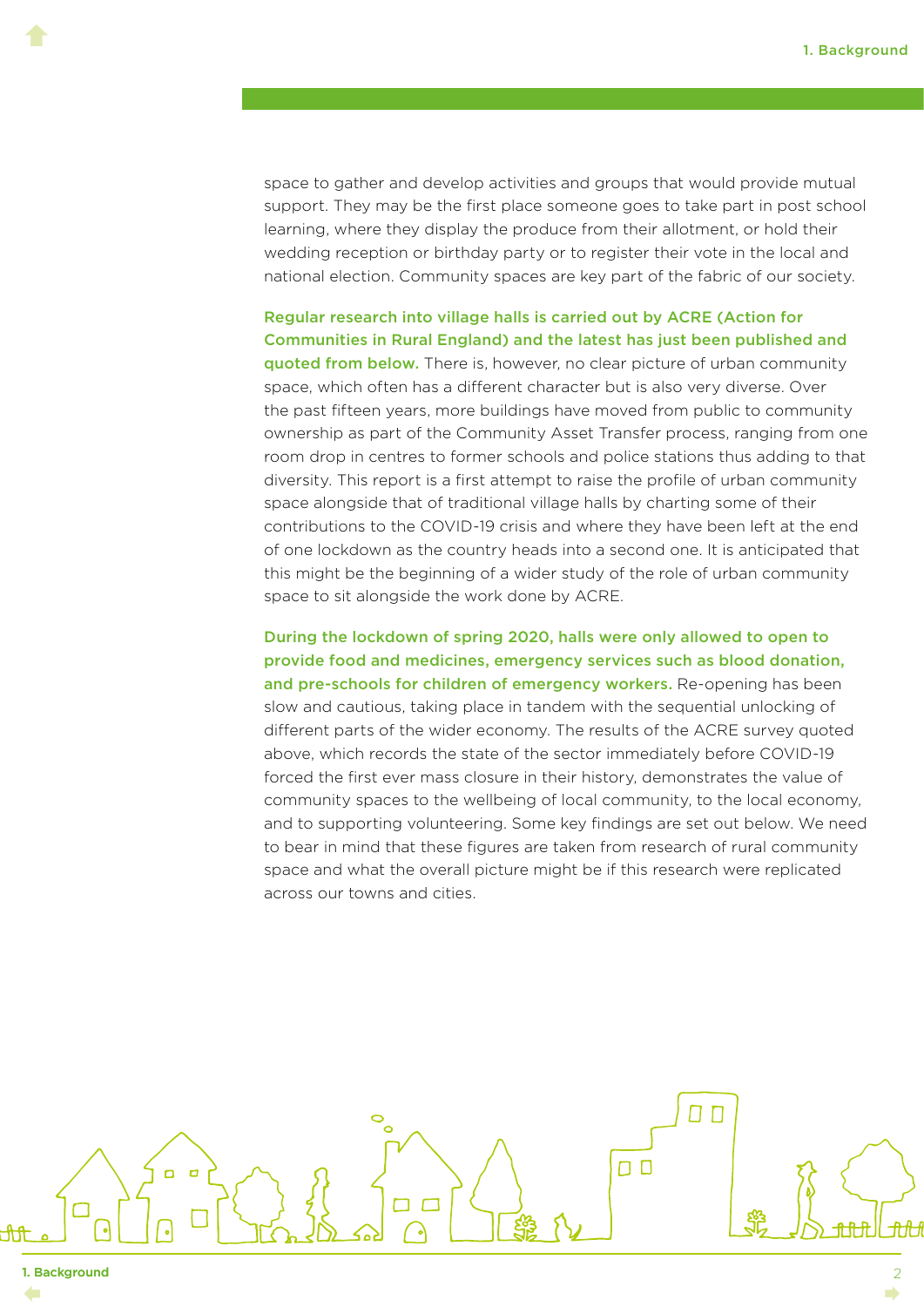- There is an estimated population of 10,000 village and community halls in England;
- Over 60% halls reported up to 25% of local residents using the halls regularly;
- Research conducted in 2019 suggested volunteering opportunities within community owned assets produced the equivalent of £131,926,000 in wellbeing benefits;
- The capital value of halls is estimated at between 5.2 billion and 8.9 billion pounds;
- Just under 60% of halls report costs of under £10,000 per annum, and those responding reported receiving a total of £19 million in this way, equivalent to £12,000 per hall potentially equating to £120 million per annum.

Many provide low-key simple activities, such as coffee mornings or lunch clubs, which address issues of isolation and loneliness. They also often provide the infrastructure for community businesses, such as pre-schools, cafes, post offices and shops.

The key role played by smaller charities, both generally and during the pandemic, was picked up by Danny Kruger, MP, in his recent report, 'Levelling up our communities: proposals for a new social covenant'l which calls for smaller organisations to "get a piece of the action". The role played by charities large and small, during both the pandemic and its aftermath, has been well documented. Research carried out by Carnegie UK<sup>2</sup> documented the critical role played by community hubs as part of the emergency response, demonstrating some strong leadership, creative practice and partnership working with the potential to bring service providers closer to local services providing building blocks for more local holistic services.

ח ח

 $\Box$ 

Levelling up our communities: proposals for a new social covenant' Danny Kruger, MP. 2020 Pooling Together, Carnegie UK - P. Coutts, H. Ormston, L. Pennycook, B. Thurman, 2020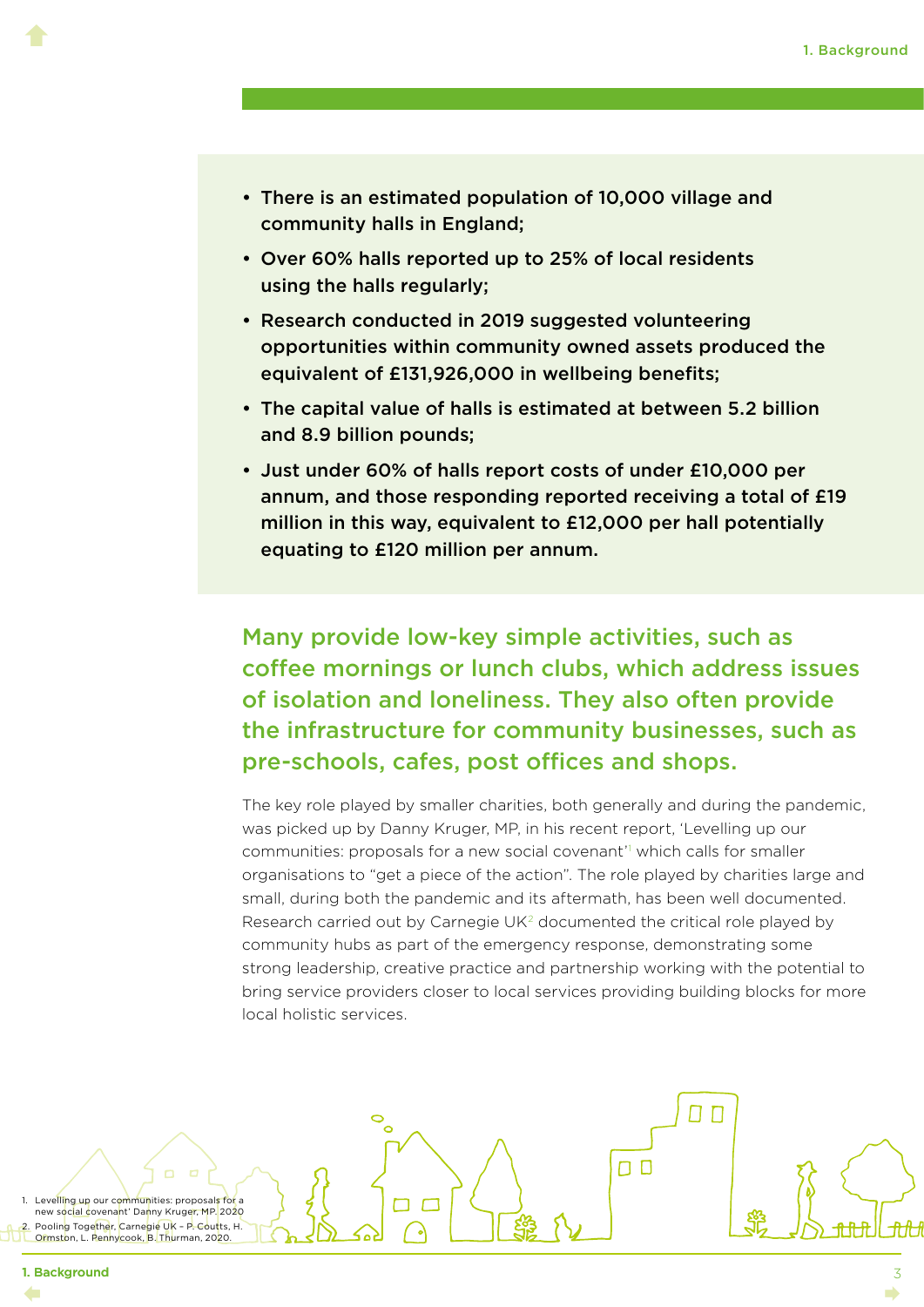These hubs could have a longer term role in recovery from the pandemic, connecting people to a range of services to promote individual and community wellbeing. One of the case studies used in their research was the North Yorkshire Community Support Organisation put in place by North Yorkshire County Council and the local VCS which showed that community hubs can be a vehicle through which resilient communities are supported as a preventive approach to tackling enduring issues. One of the sample of community buildings taking part in our research became one of these community hubs in North Yorkshire.

However, returning to my concerns when on my yoga mat, community buildings have felt the impact of the lockdown, still are doing and will do for some time to come. An account by Adrian Bell of the experiences of Manchester Settlement<sup>3</sup> in March 2020, described the income reducing by £4,000 per week as they lost revenue from childcare provision and room rental. They struggled with shifting and contradictory guidance as they applied for funding and explored government schemes. They have a sense that partner organisations are reviewing their use of community buildings, balancing risks to staff and the needs of the community. Partners are not rushing to resume service delivery from community spaces, leaving owners and managers of those spaces trying to hang on until the revenue returns. The Settlement has obeyed the earlier exhortations to diversify income streams and earn their own income, using that trading income as a buffer against the uncertainty of reliance on grant income and whims of funders. They consider this might be a good time to rethink this wisdom.



 $\blacklozenge$ 

"Overnight, charities such as ours, that thought they had enhanced their resilience through increasing earned income, found that same resilience corroded, and their ability to fund core operations severely hindered, due to their diligence in following what was, at that time, best practice."

ADRIAN BELL, MANCHESTER SETTLEMENT

3. "When the funds dry up" – Adrian Bell, Manchester Settlement in No Going Back Report. Voices from Manchester's voluntary, community and social enterprise sector on the response to COVID 19 and their thoughts for the future. Macc 2020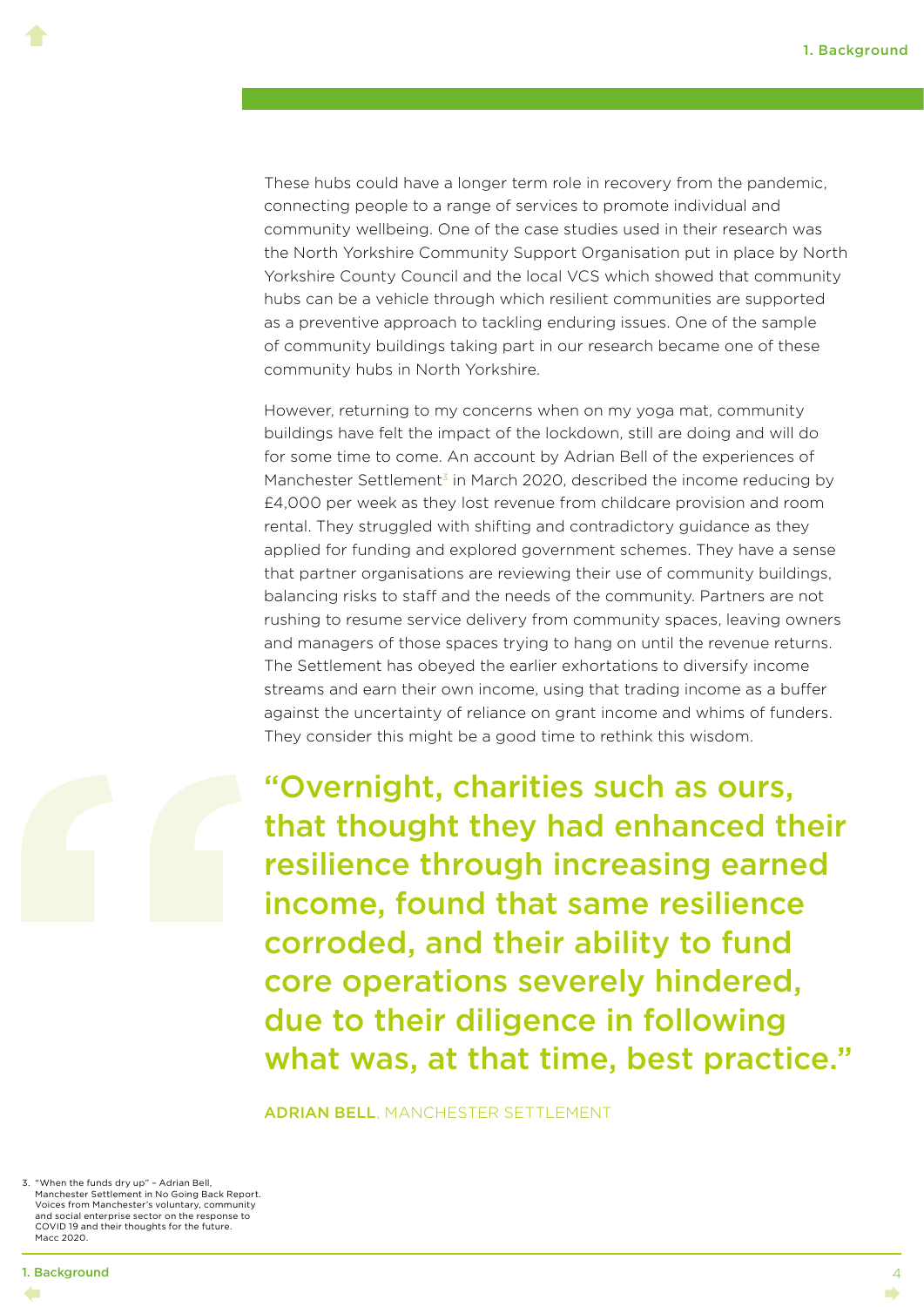He calls for detailed discussion about the role of community spaces, to develop a shared vision for community buildings to ensure that those opportunities many organisations currently take advantage of to reach into communities, will no longer be there.

A regular barometer is being maintained by a partnership of Nottingham Trent University, Sheffield Hallam University and NCVO4 of the impact of COVID-19 on the voluntary sector. The latest report in November 2020 reported on the 639 responses received, 68% of which were from local organisations. 14% of respondents are anticipating closure within the next year; 39% have seen a deterioration in their situation within the past month and 38% expect their situation to deteriorate within the next month and 54% expect the pandemic to have a moderate negative impact in delivering objectives by this time next year. Meanwhile, 57% of them are experiencing an increased demand on their services.

57% of them are experiencing an

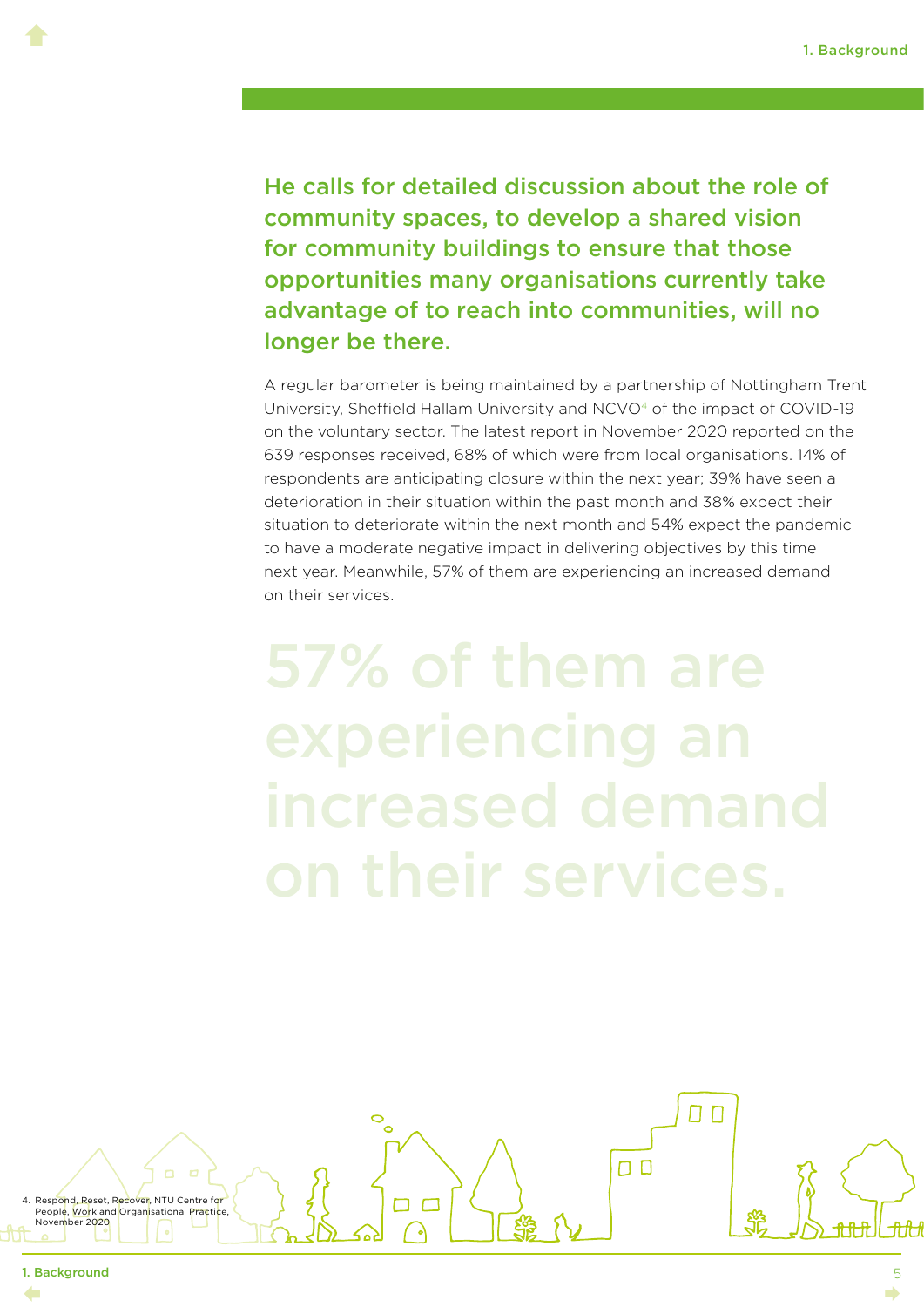### <span id="page-9-0"></span>2. Methodology

Community Matters was in touch with members throughout the whole period and put out a call for those responsible for running community buildings to take part in an interview which took place by phone or video and the conversation recorded with their permission. An open conversation was held, covering:

- A description of their building, history and provision;
- Their actions during lockdown and access to grant funding;
- Their plans for re-opening;
- Their potential financial position;
- Their position in relation to the return of trustees and volunteers.

Twenty organisations volunteered to take part and two others who had carried out some inspiring work were approached for their involvement. Over half of them were large centres, often with sports halls and nursery facilities and included a former police station, school, library, nursing home and one existing community library, many of them having gone through a process of community asset transfer in the recent past. The rest ranged from traditional village halls to smaller centres, one of which had developed from a house and garage. The geographical spread covered Hartlepool, Newcastle and North Tyneside in the north east; to West Lancashire and Manchester in the north west; through North, South and West Yorkshire; to settlements in the south east, in Buckinghamshire, Salisbury and Maidstone; and Taunton in the south west; covering Oxford and London in between. We also carried out two interviews with people in Wales, such is the power of Zoom!

The circumstances in which the buildings developed varied widely. Some had responded to the closure of the shipyards to provide education, and to high local levels of unemployment. Some had been purpose built by local authorities; others converted from a previous use. One had been built by a former mill owner for the recreation of his workers. Some were in regeneration areas; others in smaller rural settlements. Some have substantial staff teams including managers, admin staff and caretakers; others are run by a group of volunteer trustees and a part time cleaner.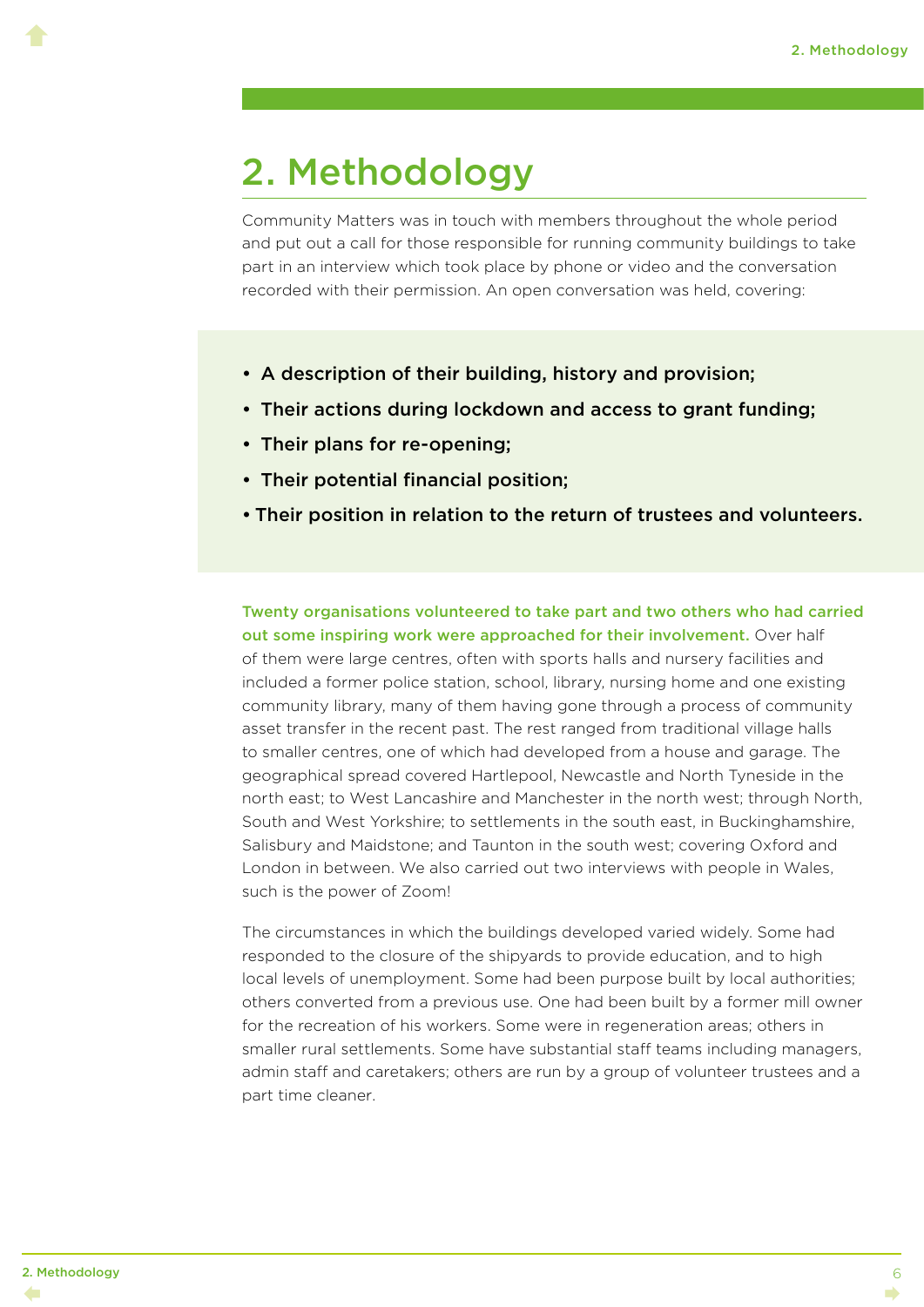We looked at accounts on the Charity Commission website and in terms of income, the respondents ranged from £1,500 per annum to £1.25 million. This demonstrates, on the one hand, how a service can be "provided on a shoestring", and what contributions such buildings are making to the local economy, on the other – providing employment and stimulating income and investment. Finally, we looked at the organisations' own websites, to explore their communication with the public during this period.

 $\Box$ 

 $\Box$ 

רו ר

 $\blacklozenge$ 

7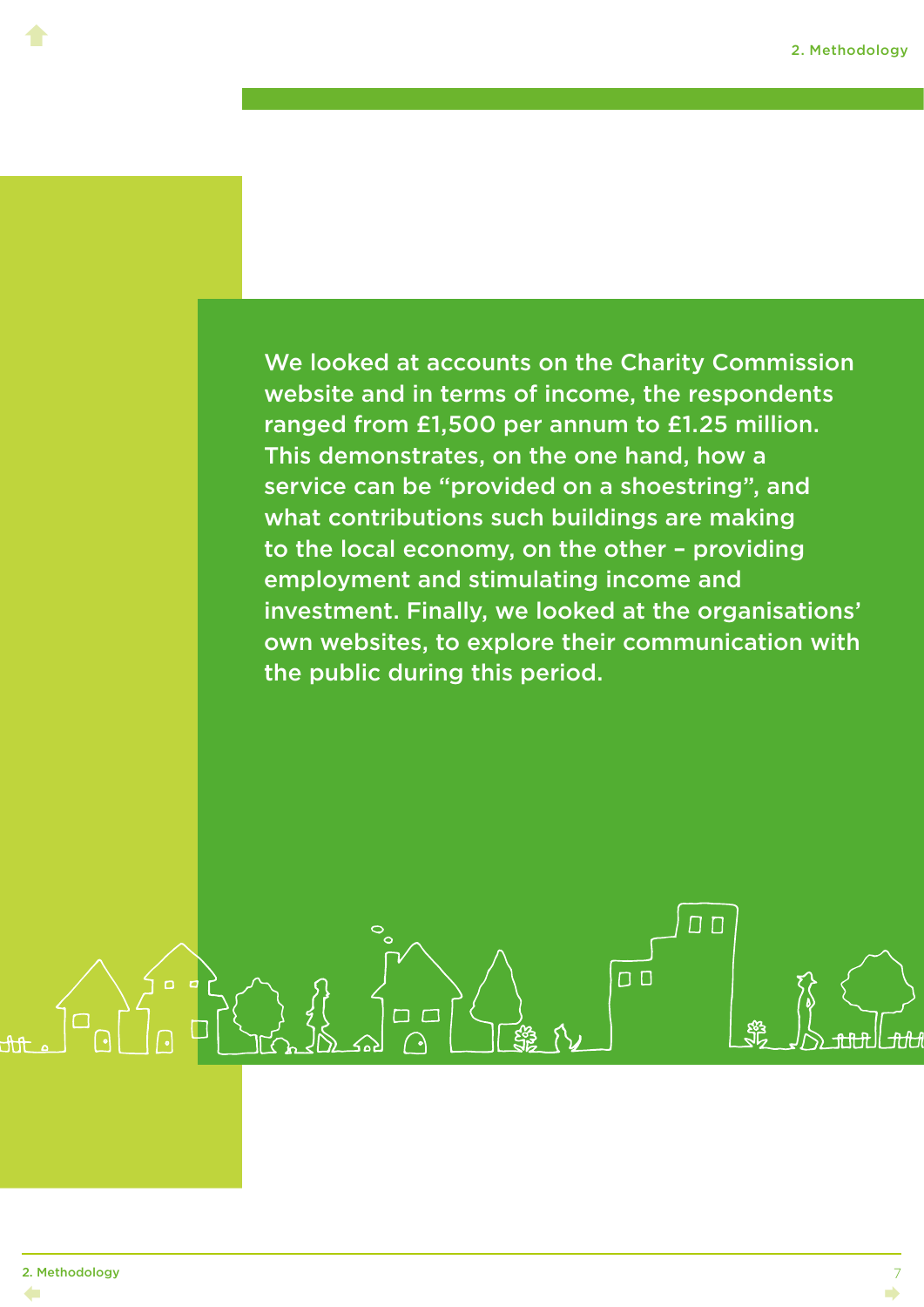### <span id="page-11-0"></span>3. The Organisations Interviewed

#### Income levels

A graph is produced below, showing the varying incomes of community based organisations where it was available. This information is taken from the Charity Commission web site using the latest accounts submitted or was information provided during the interview. This shows the diverse range of community space that exists across the country, the significant amount of social capital produced out of a small amount of financial capital and the income generated by letting space and developing community based business, all of which was suddenly under threat.

| <b>COMMUNITY BUILDING</b>                                                                                                                                                                                     | <b>INCOME BAND</b> |
|---------------------------------------------------------------------------------------------------------------------------------------------------------------------------------------------------------------|--------------------|
| Whitton Village Hall<br>Chaldon Village Hall                                                                                                                                                                  | £1-5,000 per annum |
| North Watford Community Centre<br><b>Westerhope Community Centre</b>                                                                                                                                          | £5-20,000          |
| Hilda Lane Community Association                                                                                                                                                                              | £20-50,000         |
| Chalfont St. Giles Memorial Hall                                                                                                                                                                              | £20-50,000         |
| Greenhill Library<br>Priorswood Community Centre<br>Royston Community Centre<br>Levenshulme Old Library<br>Grenoside Community Centre                                                                         | £50-100,000        |
| Narberth and District Community<br>Association<br><b>Holmfirth Civic Hall</b><br>Maidstone Community Centre<br>West Oxford Community Association<br>Glusburn Institute<br>Auckland Youth and Community Centre | £100-500,000       |
|                                                                                                                                                                                                               | £500-£1m           |
|                                                                                                                                                                                                               |                    |

Linskill Centre **Canadian Cover E1m**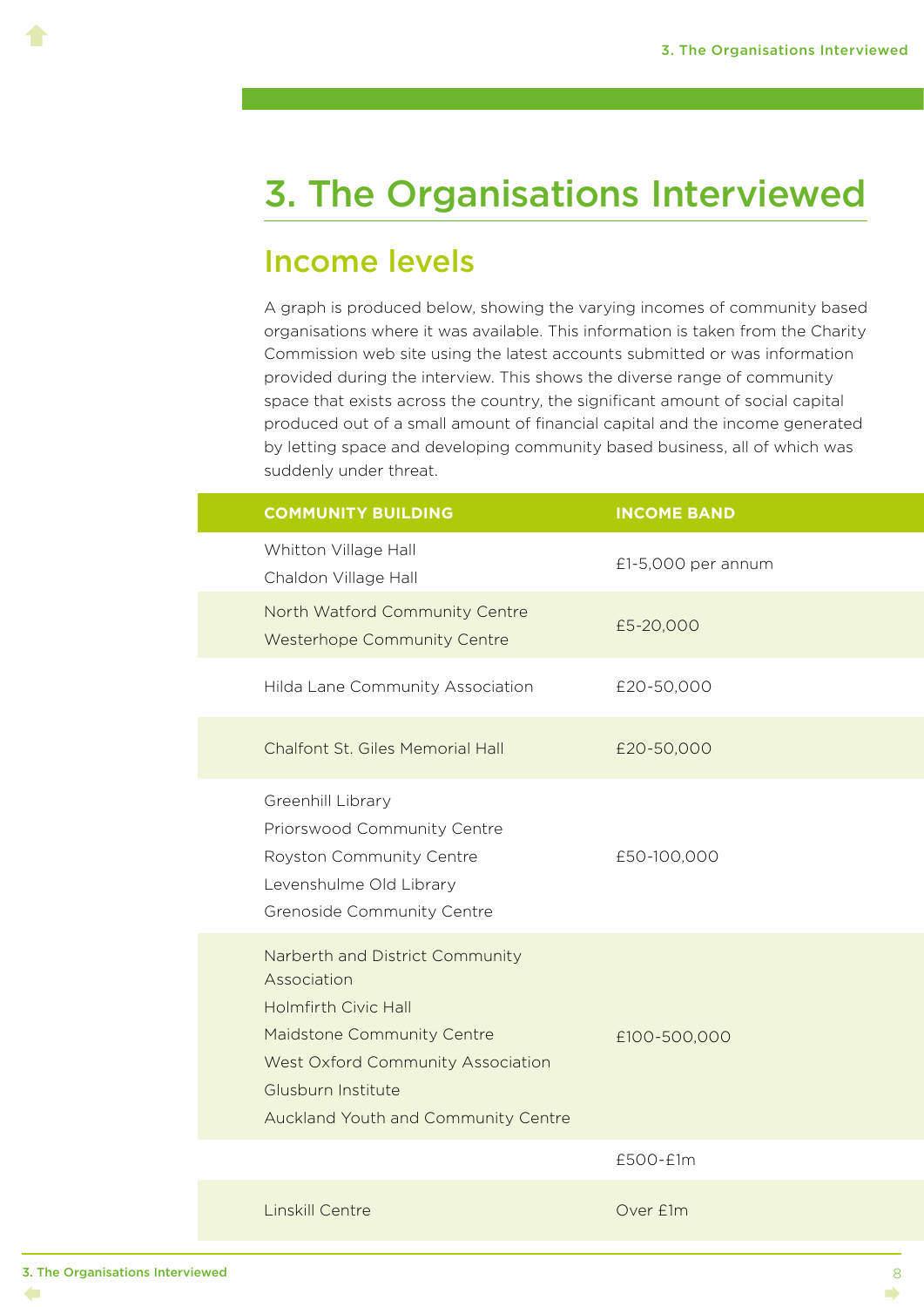#### How organisations kept their public informed

Some had no website of their own; others had nothing to indicate that life was any different from normal. A small number were keeping their public up to date with developments, announcing opening or reduced hours; others giving a date for re-opening; and some offering socially distanced events. Some of these explained what restrictions were in place and their risk assessment process. One gave phone numbers to ring for further information and another was offering small grants from a Carer's Hardship Fund. This was the organisation with almost the smallest income.

#### What happens within the centres

The range of activities carried out across the 22 organisations was impressive. This included:

- Nursery provision;
- Counselling;

- Craft groups;
- Dancing;
- Arts classes;
- Probation services;
- Soup kitchen;
- Free to good home table;
- Job club or other employability initiatives;
- Youth activities;
- Sports provision for all ages;
- Fitness classes;
- Room hire for training;
- Functions;
- Consultancy around business development;
- Sub-let to local businesses;
- Community radio;
- Pre-schools;
- Re-enactment;
- Bar and social club;
- Amateur dramatics;
- Cafes;
- Community health hub;
- Rooms used by mental health services;
- Credit Union;
- Family support groups;
- Office hire to voluntary organisations;
- French conversation;
- Performances;
- Film showings;
- Drop-ins for statutory bodies and Citizens Advice;
- Book groups;
- Farmers markets;
- Coffee mornings;
- Play reading;
- Open gardens;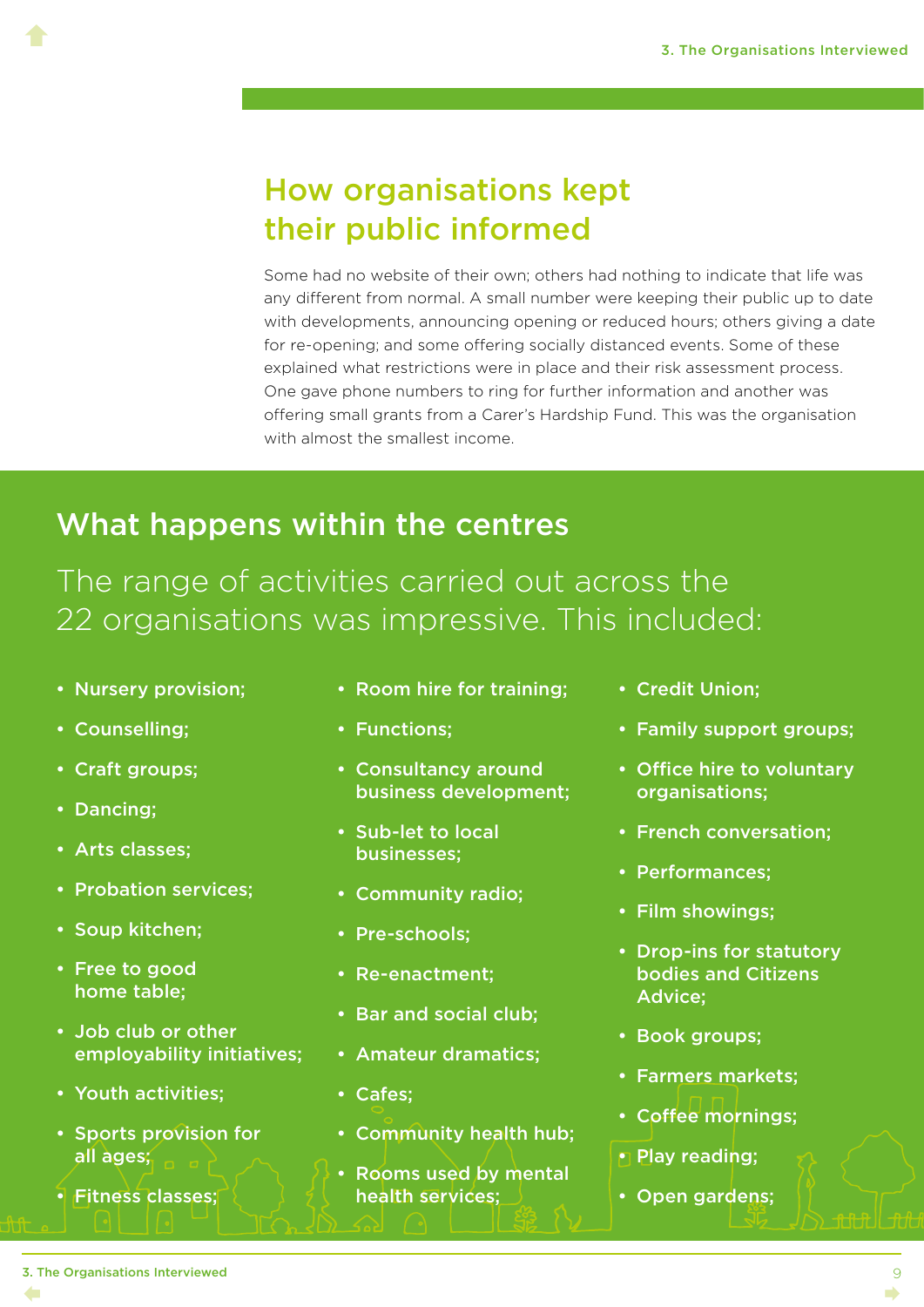Interviewees described their centre as

# "absolutely humming before COVID, completely full all day long"

Some felt they were instrumental in addressing the issues of loneliness, "catching people before they get to a point of needing support". One of the smallest centres had 700 users a week in normal times and described the centre provided a "cosy, warm, homely feeling". The social capital generated by community spaces needs to be acknowledged and the gap that will be left in communities and neighbourhoods by their potential closure, recognised.

ח ח

 $\Box$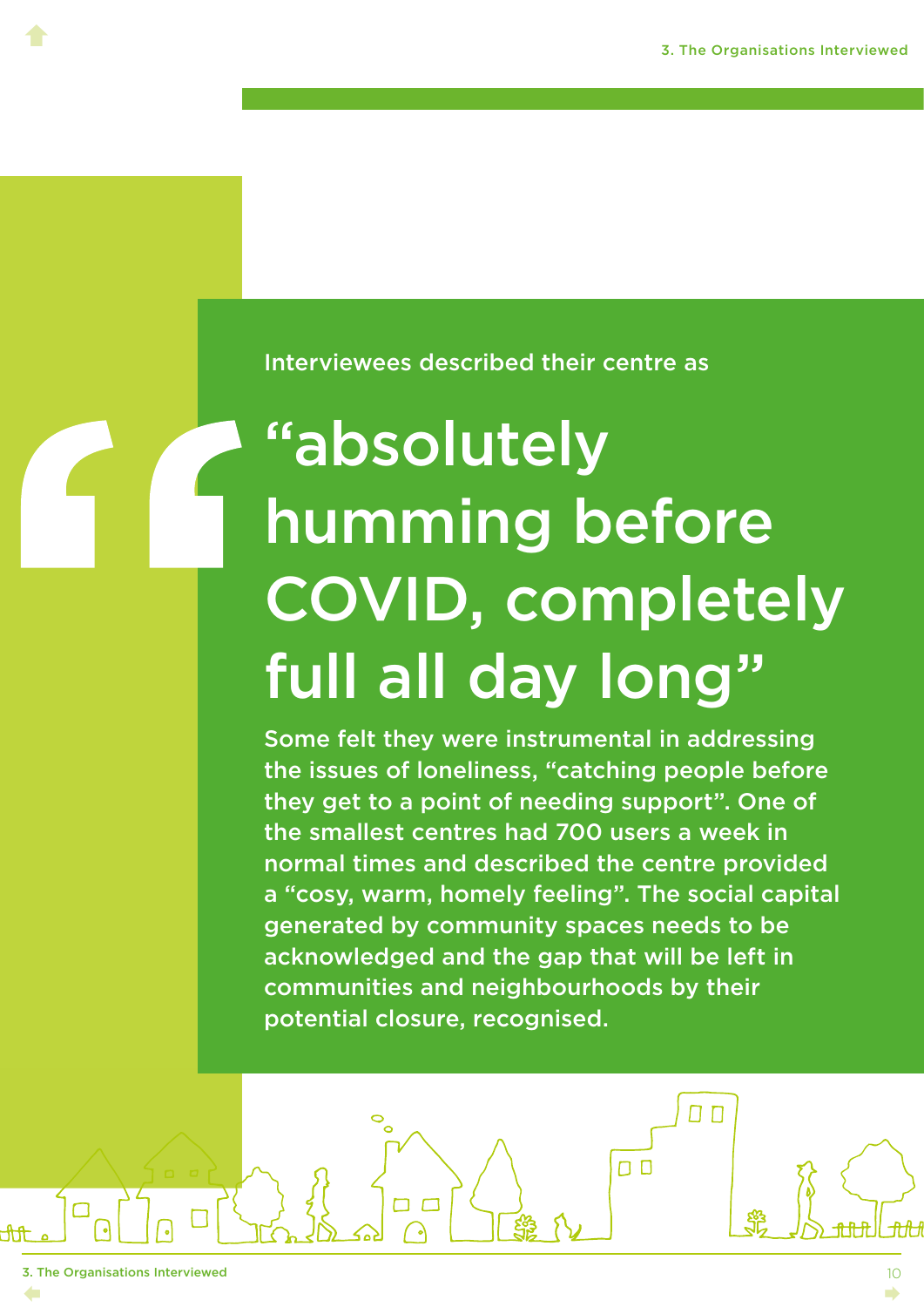### <span id="page-14-0"></span>4. Lockdown Experience

Experiences in March 2020 varied from complete closure, to full-scale provision of a service to people in need. In between, there were those who kept childcare provision open for key workers, those who took the opportunity of an empty building to get maintenance and work done on the property, from decorating to major renovation, and those who kept some services running remotely. Reasons given for closing completely included:

- The vulnerability of the people involved;
- COVID responses were being adequately made by other bodies in the locality;
- Building and improvement work was planned anyway, so this was a good time to close properly and allow it to happen. "We now have a kitchen to meet holiday food poverty requirements":
- Perceived absence of poverty or need in the area;
- Lack of a strong volunteer base to do anything;
- A new heating system was planned and this provided an opportunity to have it installed;
- "We managed to get some Section 106 money released and used the opportunity to make the hall more welcoming for the future."

Some of those closed and carrying out maintenance and refurbishment, also secured funding to deliver activity packs to families, supported user groups in providing online sessions, and posted weekly activities on Facebook. Reports were received of community spaces being used to provide vital services such as Post Offices, food banks, storage for PPE or to become a base for a community COVID initiative.

## "Those who stayed open, tailored their response to local need."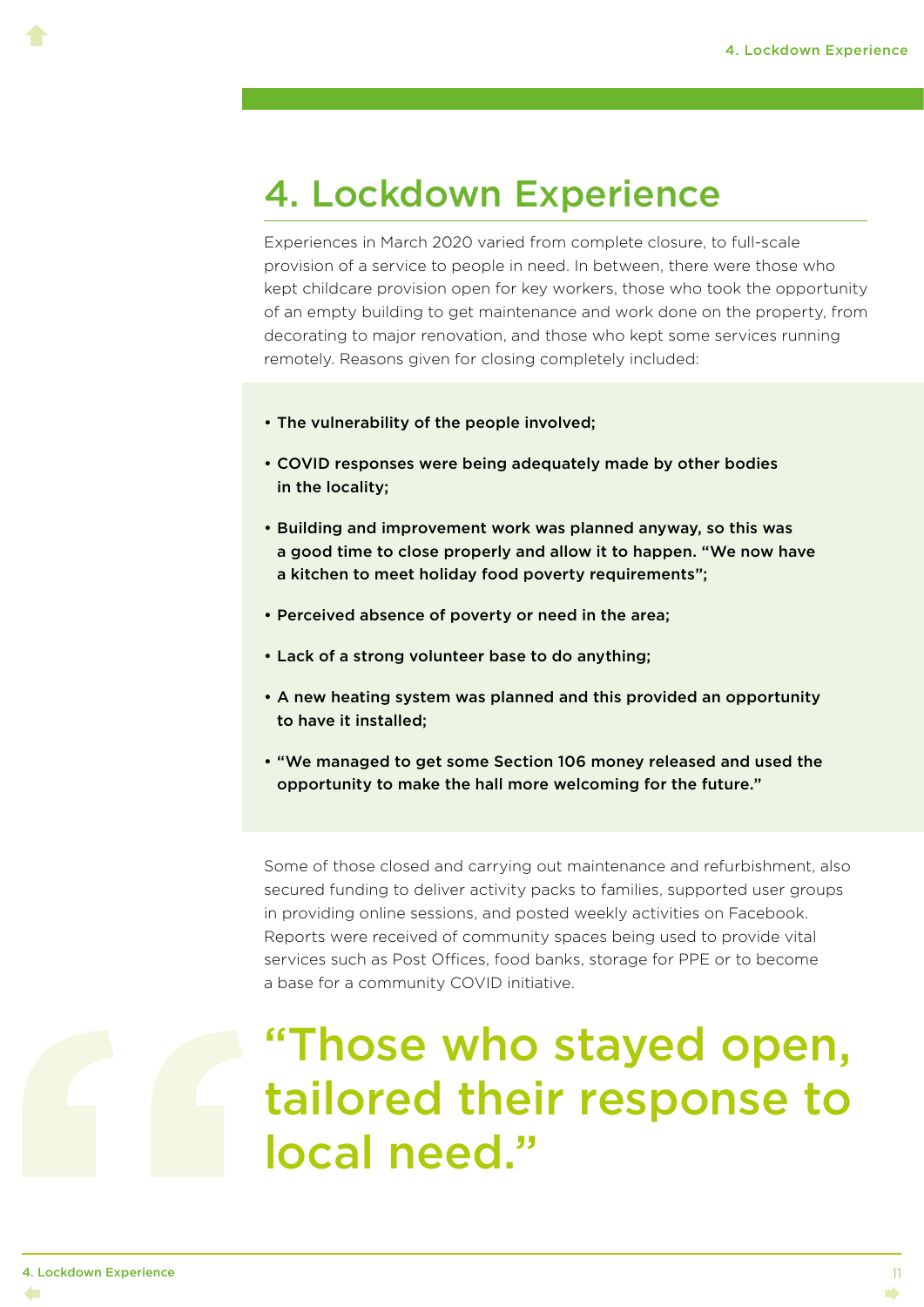<span id="page-15-0"></span> $\blacklozenge$ 

#### PRIORSWOOD COMMUNITY CENTRE, TAUNTON

Priorswood Community Centre is only small but they teamed up with a local COVID support group and collected donated books to provide a book swap outside the centre between March and June, followed by a puzzle swap and then a toy swap. Fire damage to the front of the centre has now halted these activities. They describe themselves as having "been pretty busy", phoning and emailing people they knew, carrying out food distribution, supporting other organisations, supporting the library to provide story time in the park, and keeping local notice boards up to date. They recruited 38 volunteers.

They described an older resident who came in every day for coffee and a chat with the volunteers and other community members. In late May, the centre manager discovered that she had died and, in discussion with the family, it transpired that, as her family all lived at a distance, her only social contact was via the community centre. Once lockdown had happened, she just shut down and stopped eating. In effect, she died of loneliness.

 $\Box$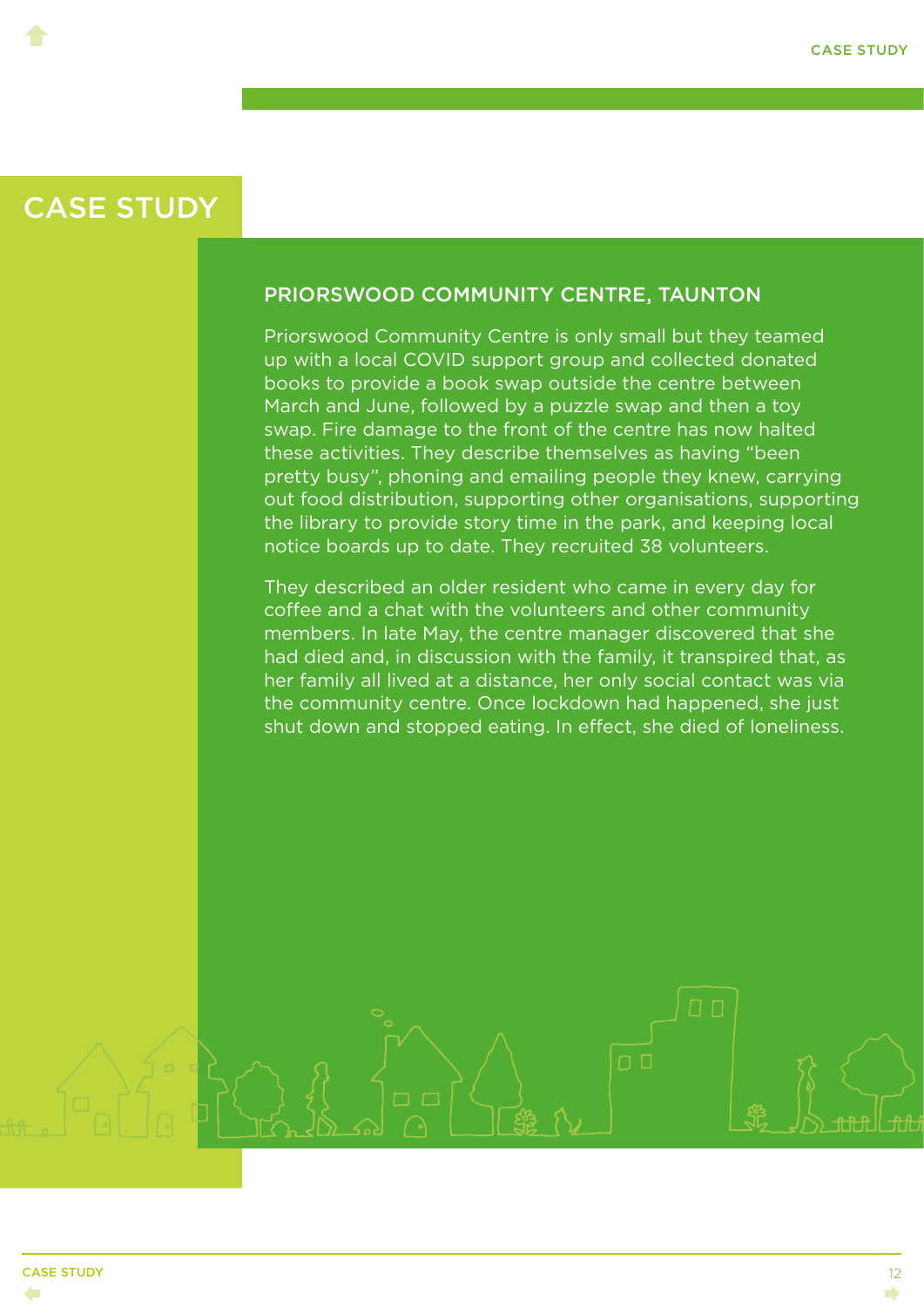<span id="page-16-0"></span> $\blacklozenge$ 

#### HILDA LANE COMMUNITY CENTRE

The initial reaction was to close the doors and start redundancy proceedings before the furlough scheme was introduced. All staff were furloughed apart from their community organiser, who spent her time producing food boxes for youth club members and other local people. As a result of local leafleting, between 20 and 30 volunteers were recruited to help with picking up prescriptions and provide support to people who were isolating. By co-operating with other local organisations, they were able to collect food donations and put out food boxes for up to 20 people, until they were able to get to the shops again.

Contact is being maintained with a group of volunteers recruited. Their plan is to use some of the funding raised over the summer to provide first aid training and involve some of those volunteers with the aim of providing a bank of first aiders for events, et cetera.

Successful funding bids were made to the Big Issue Invest Fund for COVID recovery, which will help with making up the loss of their major hiring for social events and parties. It will also employ someone for six months to develop new services, such as hot desking for people working from home, and providing them with some services. Some will also be invested in improving the broadband within the centre.

 $\Box$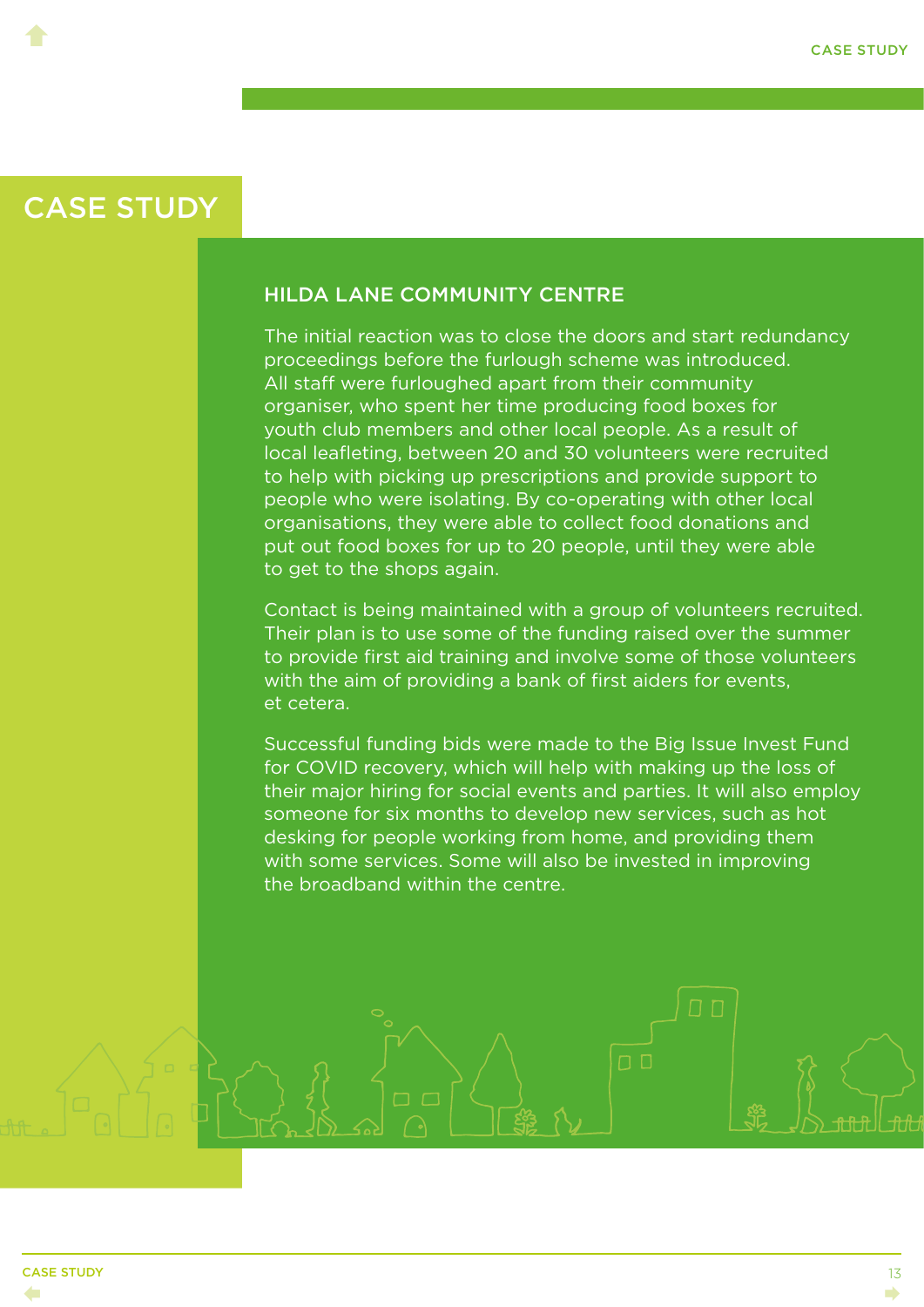#### Activities and services developed included:

- Developing telephone networks between centre users;
- Admin staff becoming a representative for the local authority and giving out links to services and collecting food for food banks (North Yorkshire);
- Community radio broadcasts through remote working;
- Connecting creative groups through online sessions;
- A community cafe that put out feelers in the community and found out new ways of making money by running deliveries. "They worked flat out for six months";
- Used by local churches as a food hub;
- Provision of some activities by Zoom;

 $\overline{C}$ 

- Keeping in contact with centre users by knocking on doors and checking on their welfare;
- Maintaining an occasional presence on Facebook and running Zoom coffee mornings and play readings which continued once restrictions were lifted;
- Buildings kept open for statutory workers, such as mental health teams.

The following case study is of a community centre that stayed open to meet the needs of the local community but are now facing reduced income as they re-open.

ח ח

 $\Box$ 

 $\blacklozenge$ 

 $14$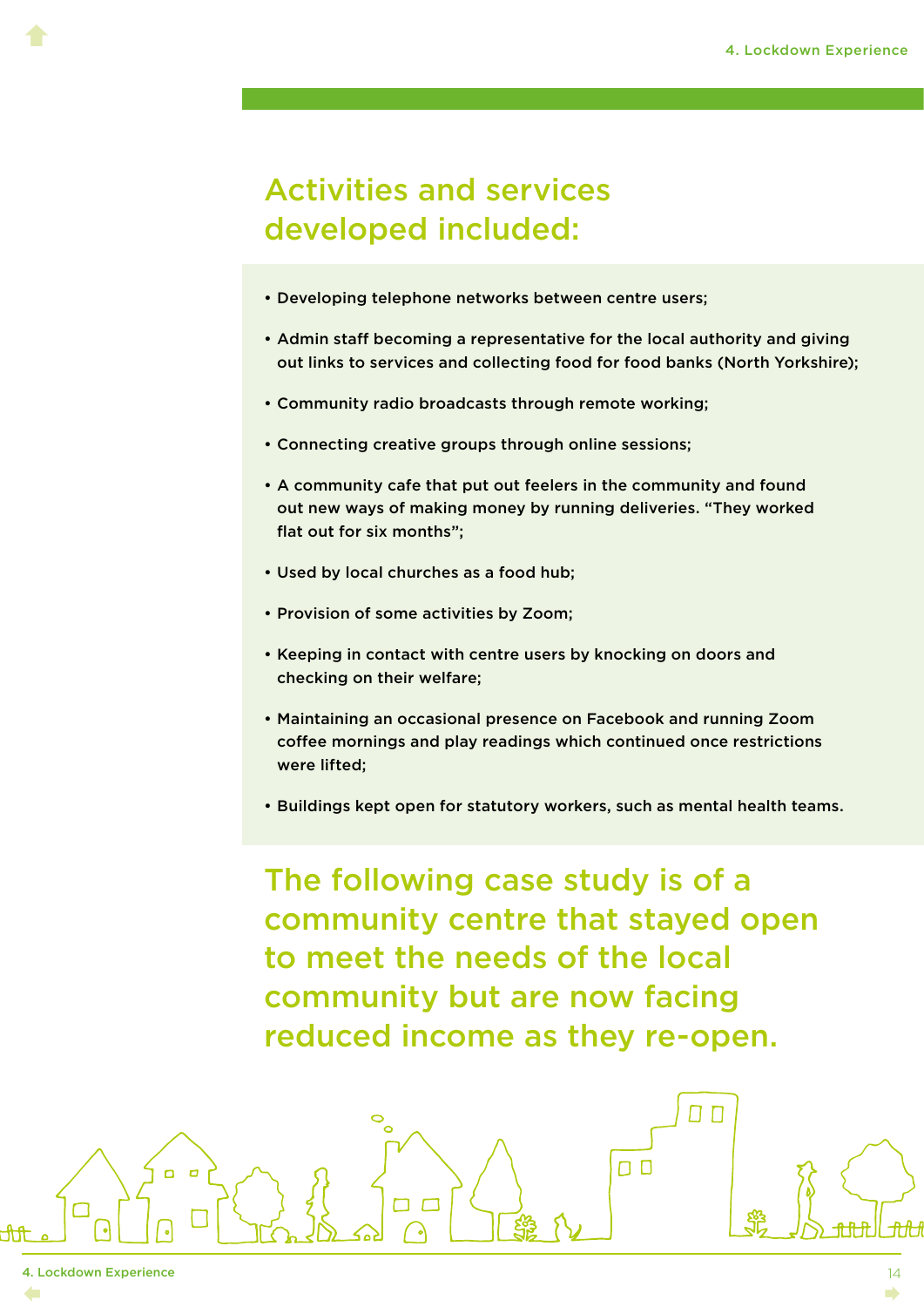<span id="page-18-0"></span> $\blacklozenge$ 

#### GREENHILL COMMUNITY CENTRE, WEST LANCASHIRE

This became a Scrub Hub for five months, which supported people mostly sewing from home but some working from the centre, supplying them with donated materials, collecting the finished goods, distributing them to where they were needed. All that was produced was donated to hospitals and residential homes because of the commissioning and procurement rules that precluded them from selling to them. The people involved were no longer isolated as they were seeing a volunteer each day.

As a physical staff presence was therefore needed in the Hub, people who felt vulnerable got in touch and they were able to be referred to other agencies. The manager also identified two local people experiencing poor mental health as a result of the lockdown and was able to involve them in volunteering during that time. She told a number of stories of people who were suicidal that they were able to help. They also supported the local food back in ensuring that people were fed throughout. The result of the work put into this support, and into keeping up to date with requirements, has been that there has been no spare capacity to apply for additional funding. Cash flow was good in the beginning, but staff and running costs have still had to be paid and the £10,000 Retail, Leisure and Hospitality grant is unlikely to cover costs for a full year.

By the end of the summer, they were £10,000 down. Bookings were coming back – both old and new – but all are experiencing issues with accommodating the numbers they need to make the figures work, with social distancing rules. How do groups afford to pay someone with reduced numbers?

 $\Box$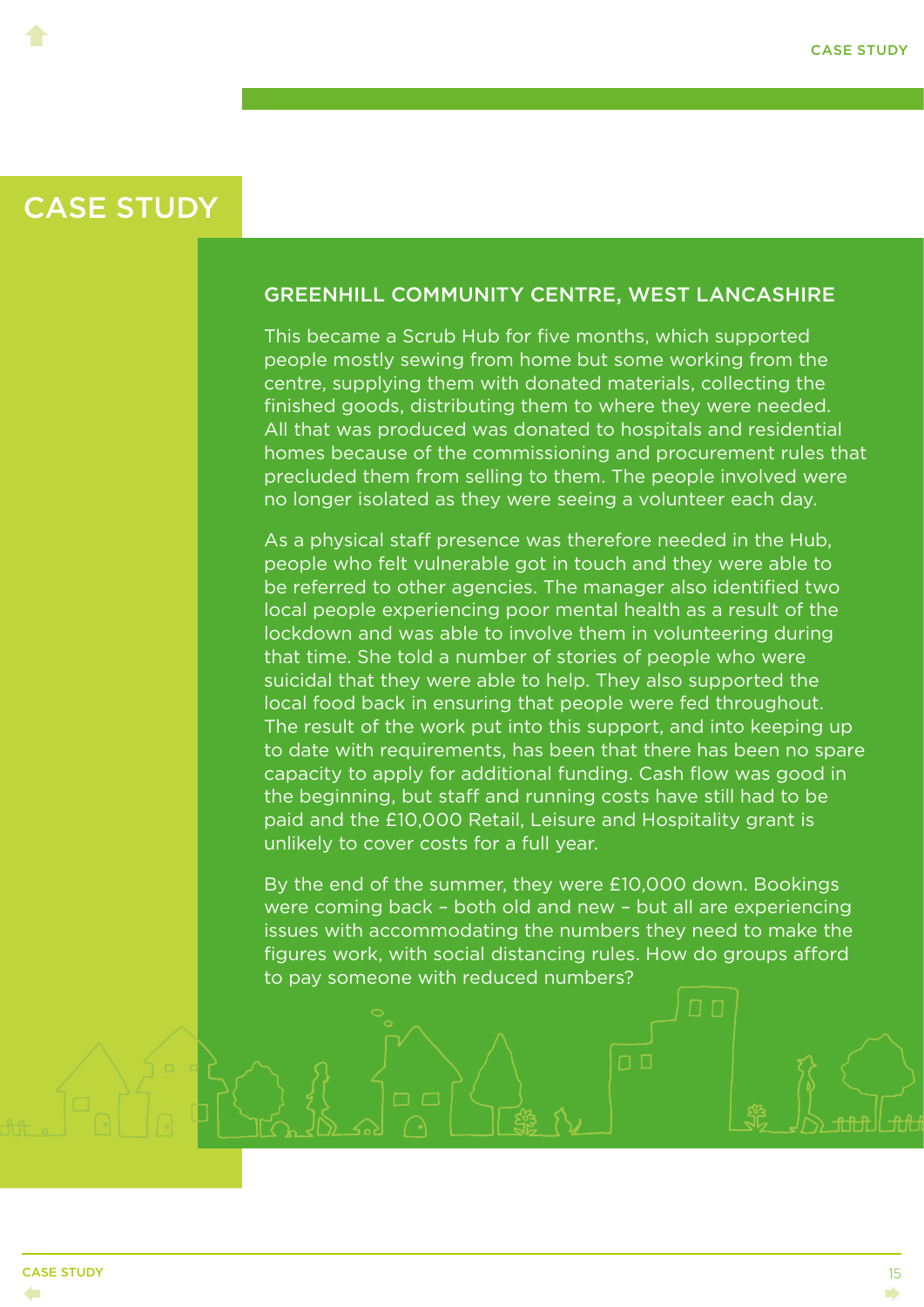<span id="page-19-0"></span> $\blacklozenge$ 

#### WEST OXFORD COMMUNITY CENTRE

This is a medium sized community centre with four rooms to rent out and a café on site, run by local people as a separate enterprise. Before lockdown, they were sending out an average of 100 invoices per month, to both locally based and national organisations using the centre. On March 24th, their income dropped to zero.

However, the café proved to be remarkably agile and ran deliveries, putting out feelers in the local community and finding new ways of making money. The café staff worked flat out for six months. Meanwhile, Oxford City Council set up a hub in the centre, registering people as volunteers and street champions. A member of the centre staff was seconded to the City Council for a while, to enable this to happen. As a result, good relationships were established between both bodies, with the City Council seeing the value of having local people on the ground and adopting this as a model of future working. The Community Association, as a result, is exploring the expansion of its catchment area to include greater areas of need.

 $\Box$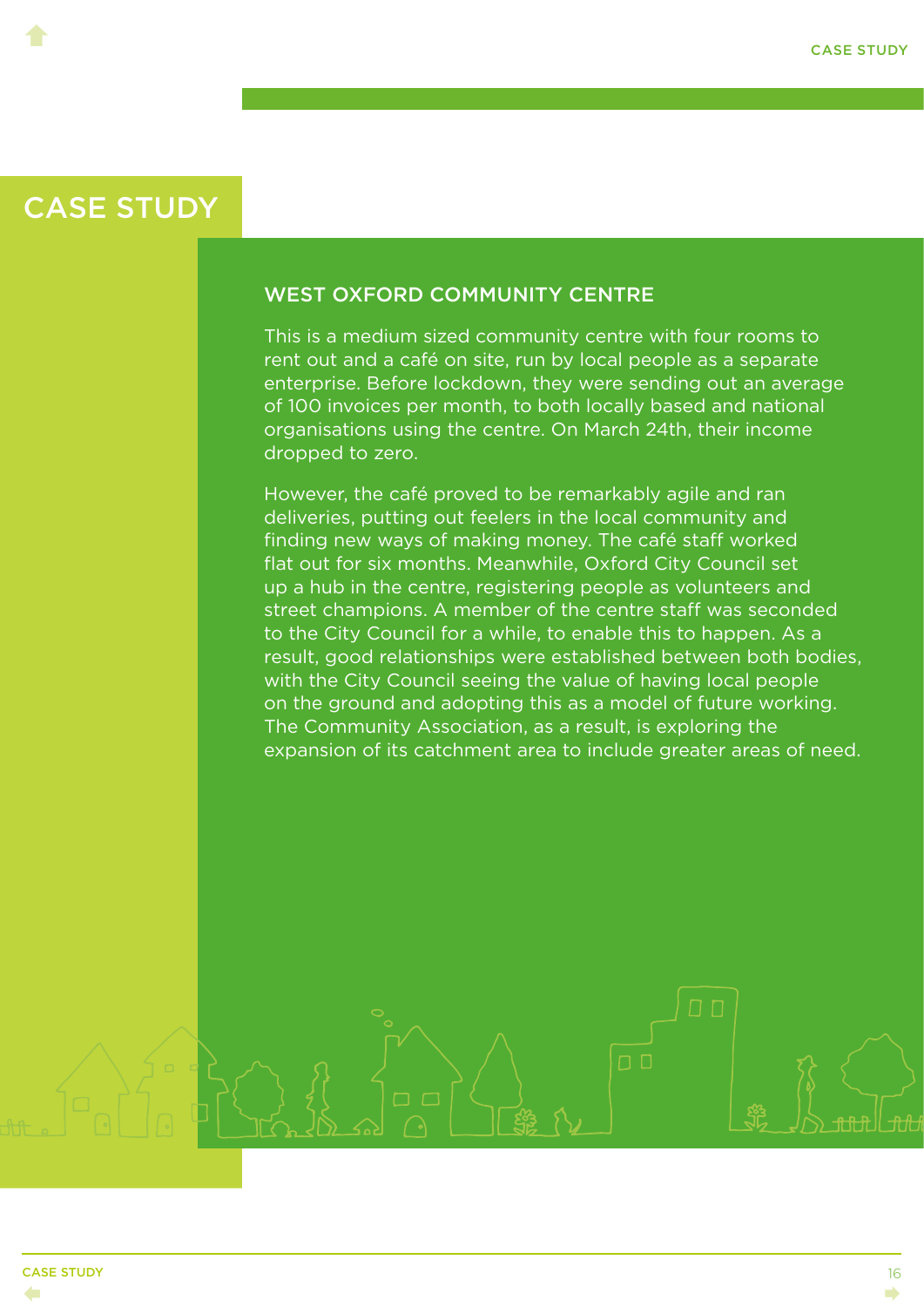<span id="page-20-0"></span> $\blacklozenge$ 

#### WEST WATFORD COMMUNITY ASSOCIATION

This was developed from a former shop and garage into a community centre in 1973 by Italian immigrants. Although a small charity, they would have approximately 700 users in normal times. They foresaw what was happening in March and shut early, but never furloughed anyone, keeping in contact with people as much as possible, knocking on local people's doors and checking on them.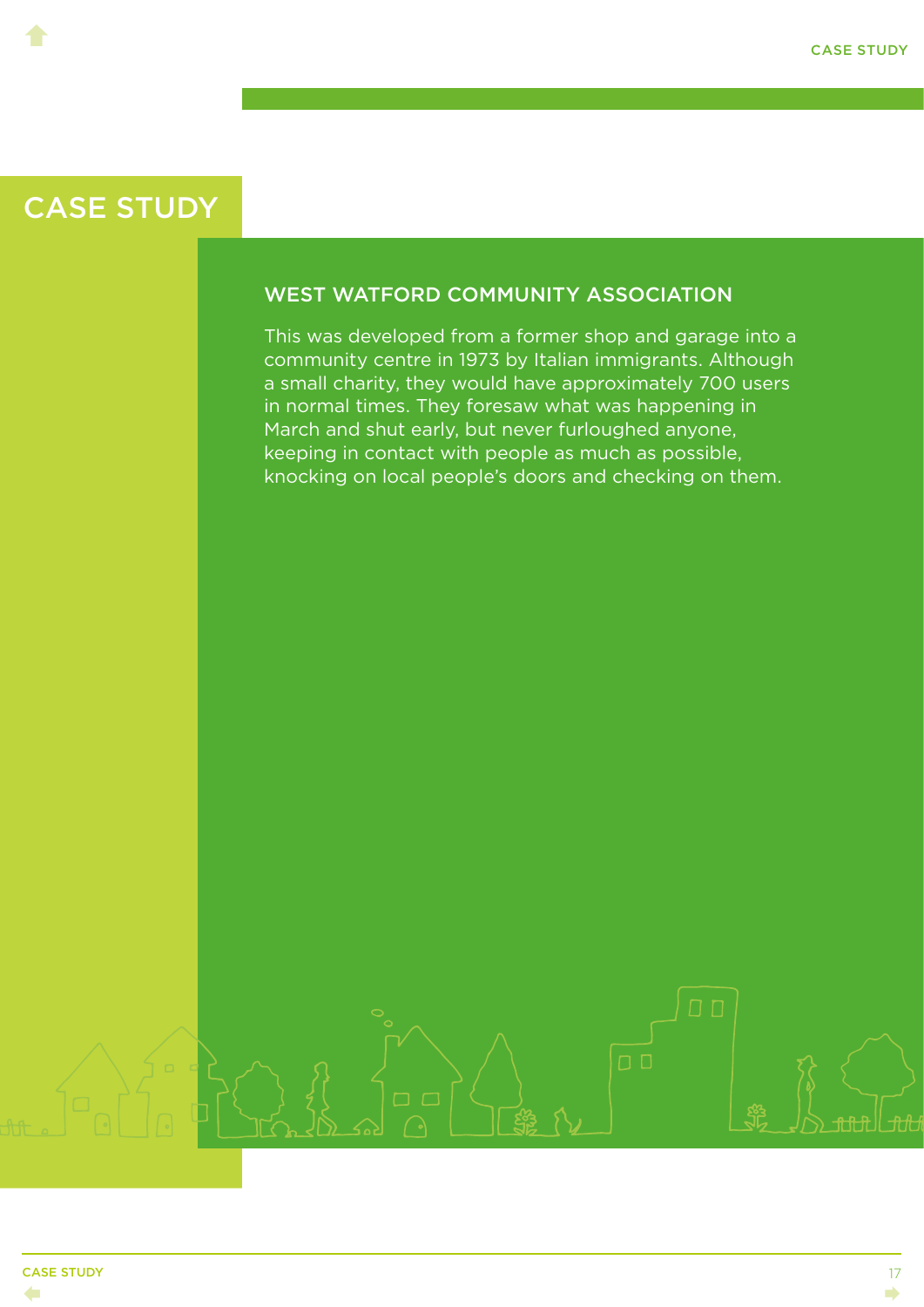### <span id="page-21-0"></span>5. The Current Position Of Organisations Interviewed

Interviews were carried out during September and October of 2020 when we found that some had opened as early as June, when childcare could open again, and some had not yet opened, aiming for October. At the time of writing the report, the second lockdown had started, forcing community venues to close their doors once again under a fresh set of restrictions. The extent of re-opening obviously had implications for the financial resilience of the organisations. Some had opened almost fully and had attracted both new and old customers back into the building, while others were being under-utilised for a number of reasons, including the age group of regular users and the size of rooms available, as well as the layout of the building. The implications of these factors on the cash flow, the financial reserves, and the future of the buildings and the provision they make, is discussed below. Reports are already being received of halls closing their doors for good.5

Some buildings opened very early in June where they were providing childcare, and others were still planning their re-opening for the autumn, at the time of the interview. One got their detached youth work project up and running as soon as they could, working with PCSOs, identifying hot-spots of need and developed Street Games outdoors in September, with the aim of moving indoors at half term. Some faced calls from local people and previous users to re-open, with reports of regular users being "amazingly supportive". One has welcomed their Little Theatre group back and secured some Arts Council funding, which allowed them to do some live streaming. We gathered a number of reports of activities re-starting, such as badminton, line dancing, Zumba, exercise classes, yoga, children's dance groups.

re-opening obviously had implications for the financial resilience of the organisations

5. Report of Village Halls Advisor to the AGM of Humber and Wolds Rural Action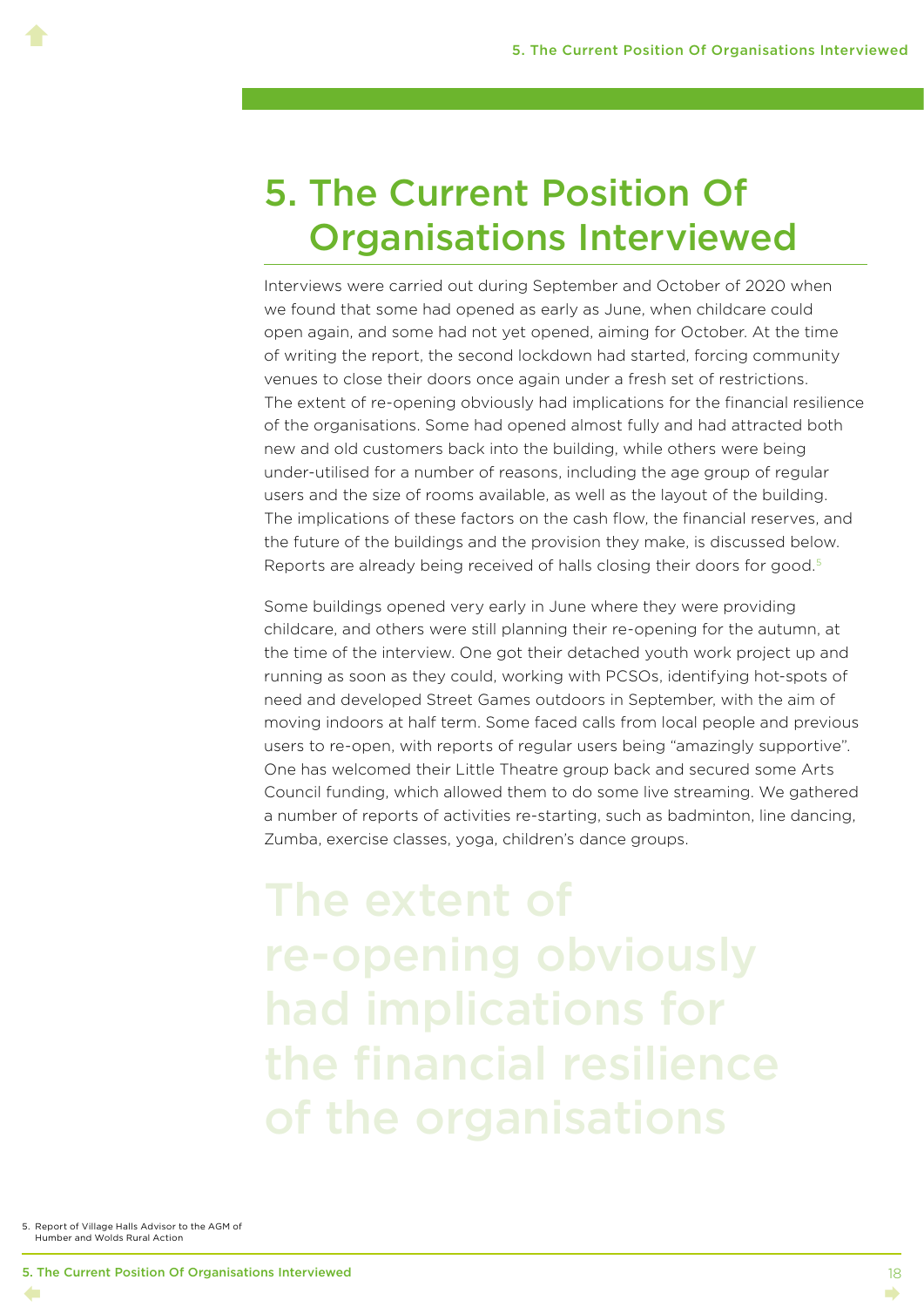#### A number of practical issues around re-opening included:

#### Buildings issues

- A lack of windows in the building to allow proper ventilation;
- Vulnerability of empty buildings has led to additional expenditure on security measures;
- Some groups wanting to return but unwilling to pay full rent as their own numbers would be low;
- The cost of heating, lighting and maintaining big old buildings;
- Conversely, the capacity of small buildings to cope with restrictions;
- Staff returning to work and then having to isolate.

#### User issues

- Sufficiency of risk assessments of user groups;
- Awareness by others of social distancing requirements;
- How one-way systems would be policed;
- Where community cafes were re-opened, footfall was low;
- Those who let rooms out as office space have found the 'working from home' issue has lost them some users.

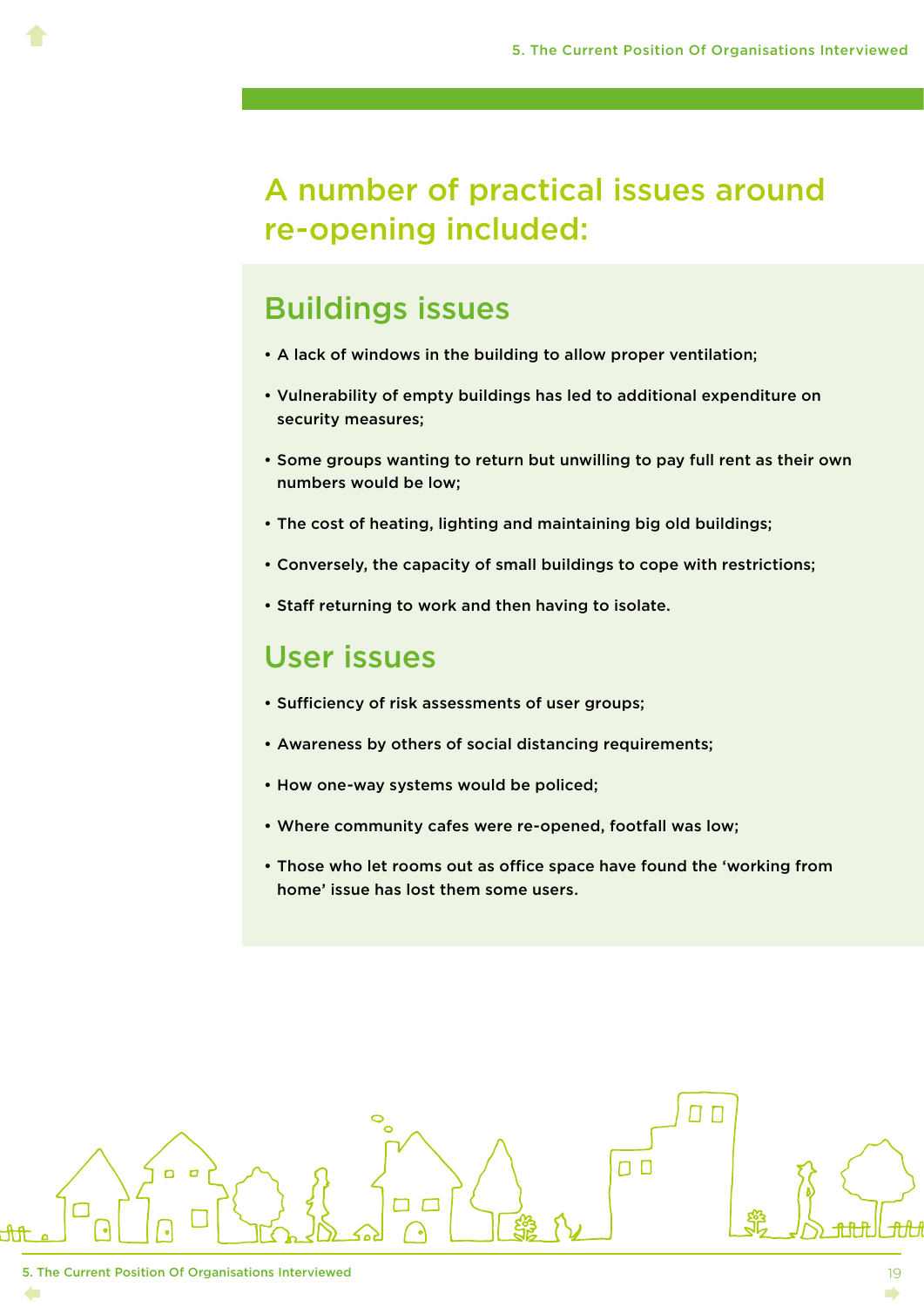#### Safety issues

 $\blacklozenge$ 

- Volunteers not returning because of their age and perceived vulnerability;
- Opening is reliant on people feeling safe and ready to come back;
- Building users refusing to wear masks.

#### Policy and guidance issues

- Dependence of some groups on guidance from national bodies;
- Problems with "Track and Trace";
- Having to adopt a closed door policy in order to police who comes in and out;
- The amount of work involved in full risk assessments;
- Contradictory information coming from the government;
- Local specific restrictions.

Respondents were particularly concerned about the confusing information about what the restrictions were that they are supposed to abide by and were trying to keep up with issues around the 'rule of six' but also exemptions that applied to educational activities and voluntary and community sector meetings and gatherings. The sources of information most used by people to keep abreast of developments were ACRE and Community Matters.

Respondents were particularly concerned about the confusing information about what the restrictions were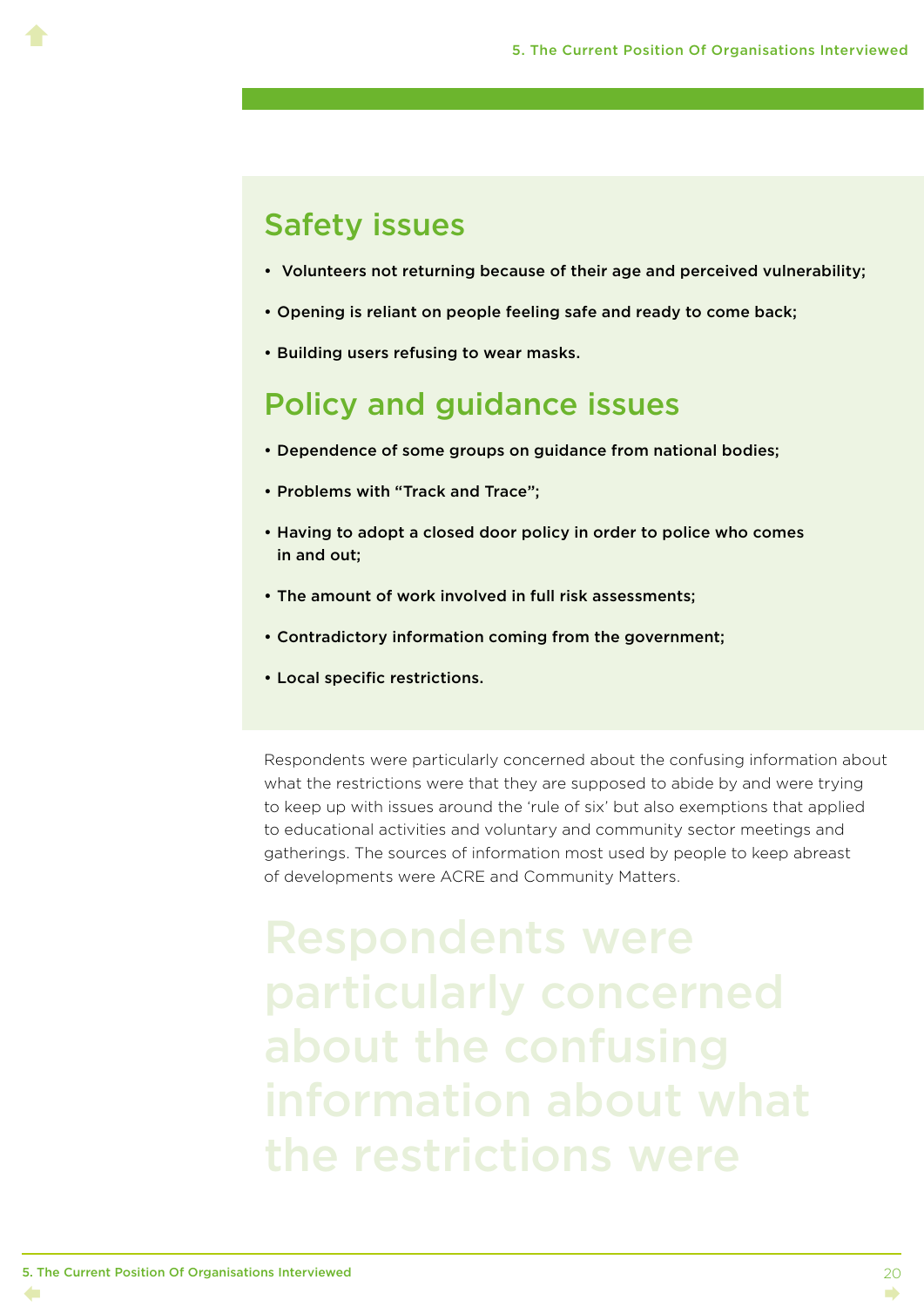<span id="page-24-0"></span> $\blacklozenge$ 

#### GREENHILL COMMUNITY LIBRARY, SHEFFIELD

The library was transferred by Sheffield City Council to community ownership, since when it has developed to be 'more than just books' offering a range of facilities and activities to support the local community. In common with all libraries, it closed its doors in March 2020 and have slowly and cautiously opened as a library since. However, from mid July, they ran a number of activities to ensure that local people knew they were still there. These included the regular Friday talks by Zoom, both a virtual and an actual open garden event (observing social distancing), a scarecrow competition, a story walk in both areas covered by the library with laminated pages of a children's book in 13 locations, story telling sessions in the school holidays with socially distanced family groups on the library grass.

 $\Box$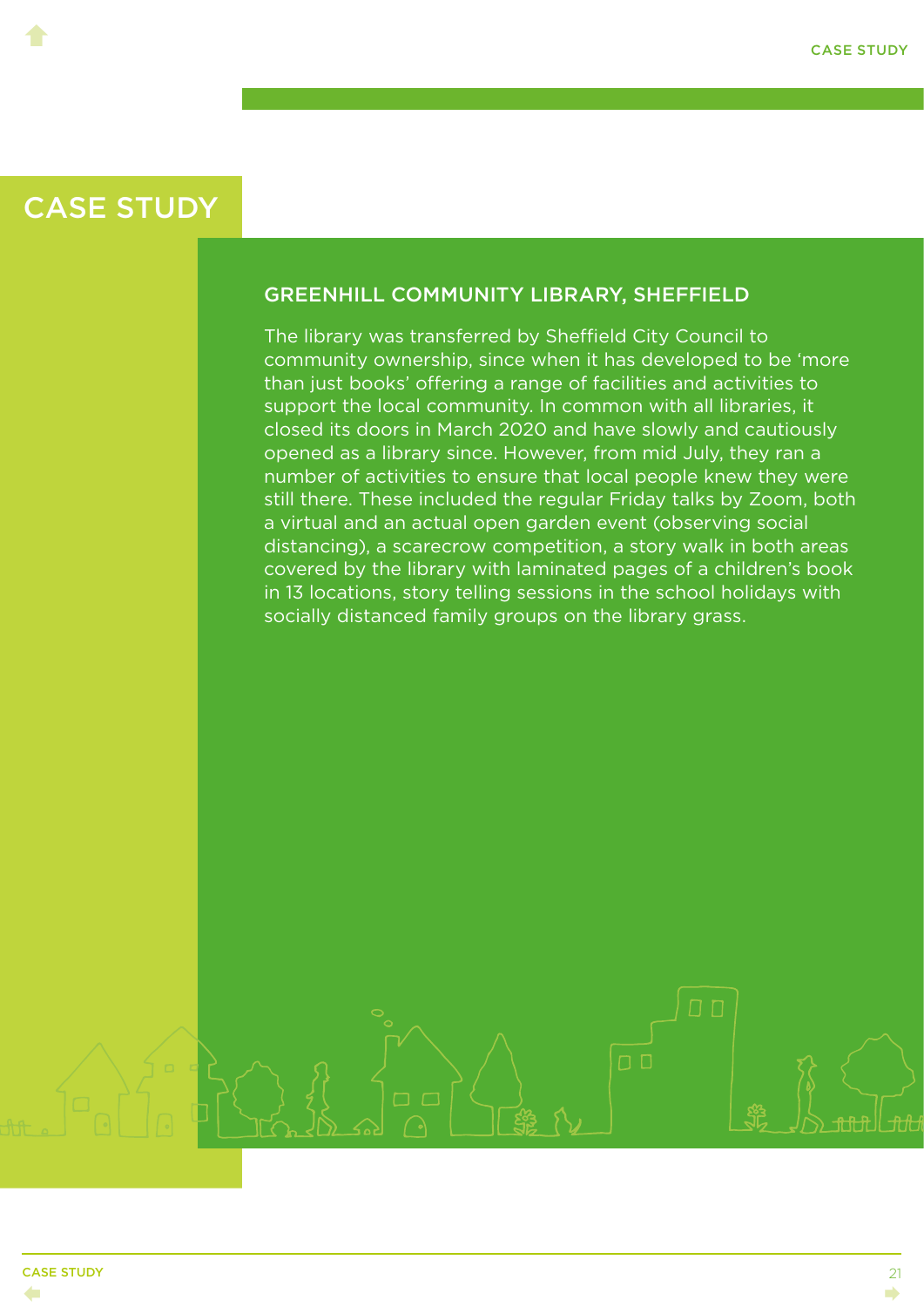### <span id="page-25-0"></span>6. New Funding Brought In

Many funders re-purposed their funding streams in March in a rapid response to the lockdown, knowing that voluntary and community organisations were going to be at the forefront of meeting needs created by the lockdown. All community buildings were entitled to the Retail, Hospitality and Leisure grants of £10,000 or £25,000 depending upon rateable value of the premises, which was unrestricted funding. Organisations interviewed had differing experiences of raising new funds, with at least one stating that they had no time to make funding applications as their time was taken up with delivering a service.

Respondents, who had the time and knowledge, used the time created by lockdown imaginatively to develop some resources to enable them to respond to the immediate situation and to develop for the future. A range of different funding sources were secured.

Others did have considerable success though in applying for small grants from a variety of sources including:

- Virgin Money which was unrestricted so could be split between running costs and projects;
- A small grant to deliver activity packs to families;
- Ecclesiastical;
- Early release of S106 money;
- £5,000 from Parish Council;
- £3,000 from Sports Council and £25,000 from the Arts Council;
- A small grant to fund Zoom activities and pay some salary;
- £30,000 from Welsh Assembly;
- £25,000 from Big Issue Invest to pay for future development work, as well as cleaning and broadband extension;
- Many put staff on furlough and thus saved staff wages but not everyone was able to do that.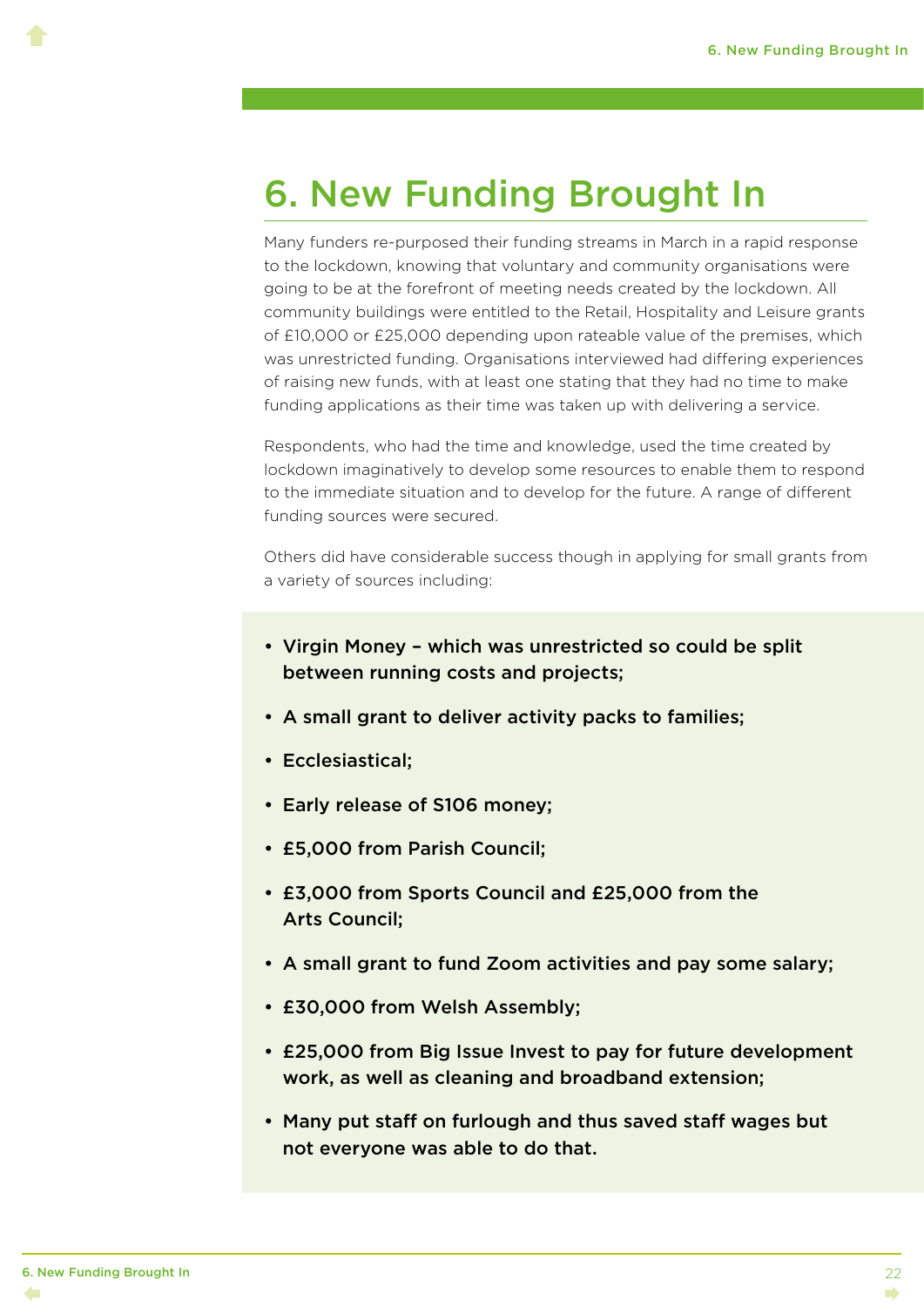### <span id="page-26-0"></span>7. Financial Resilience

Although Charity Commission guidance suggests keeping three months' worth of reserves, most of those involved in the research kept six months or more in hand. This was encouraging as recent research by the Third Sector Research Centre found that 43% of organisations kept less than three months in reserves and some less than that $6$ . They found that the older the organisation, the larger the reserves, which makes sense as they have had longer to amass some money in the bank. There are already reports of smaller organisations closing or staff moving from paid to voluntary. While we would always argue that this sort of incident is just what reserves are for, it is still quite concerning to hear that some of those reserves have gone to pay cash flow already, particularly in the bigger centres with greater overheads, one of which is an annual insurance bill of over £3,500. Others did not furlough their staff and have therefore had to incur staff costs during this time.

## "by Easter, we will be pretty well down in the bank"

There was talk of handing the building back to the local authority or transferring the asset to another community organisation (which begs the question of what the business plan will look like by then).

Those that opened during the summer found that their income level had not returned to anticipated levels. In some cases, this was because only some of their rooms were large enough to make activities financially viable, because of the distancing rules; others were largely used by groups of older people who felt unsafe returning to social activities. Others were confused by the ever-changing rules and how they applied to organisations using their space, e.g the Rule of Six.

6. [https://www.birmingham.ac.uk/documents/college-social-sciences/social-policy/publications/assessing-financial-reserves.pdf Assessing the Financial Reserves of English and](https://www.birmingham.ac.uk/documents/college-social-sciences/social-policy/publications/assessing-financial-reserves.pdf)  [Welsh Charities on the Eve of the Covid-19 Pandemic](https://www.birmingham.ac.uk/documents/college-social-sciences/social-policy/publications/assessing-financial-reserves.pdf), by David Clifford of the University of Southampton and John Mohan of the Third Sector Research Centre at the University of Birmingham. 2020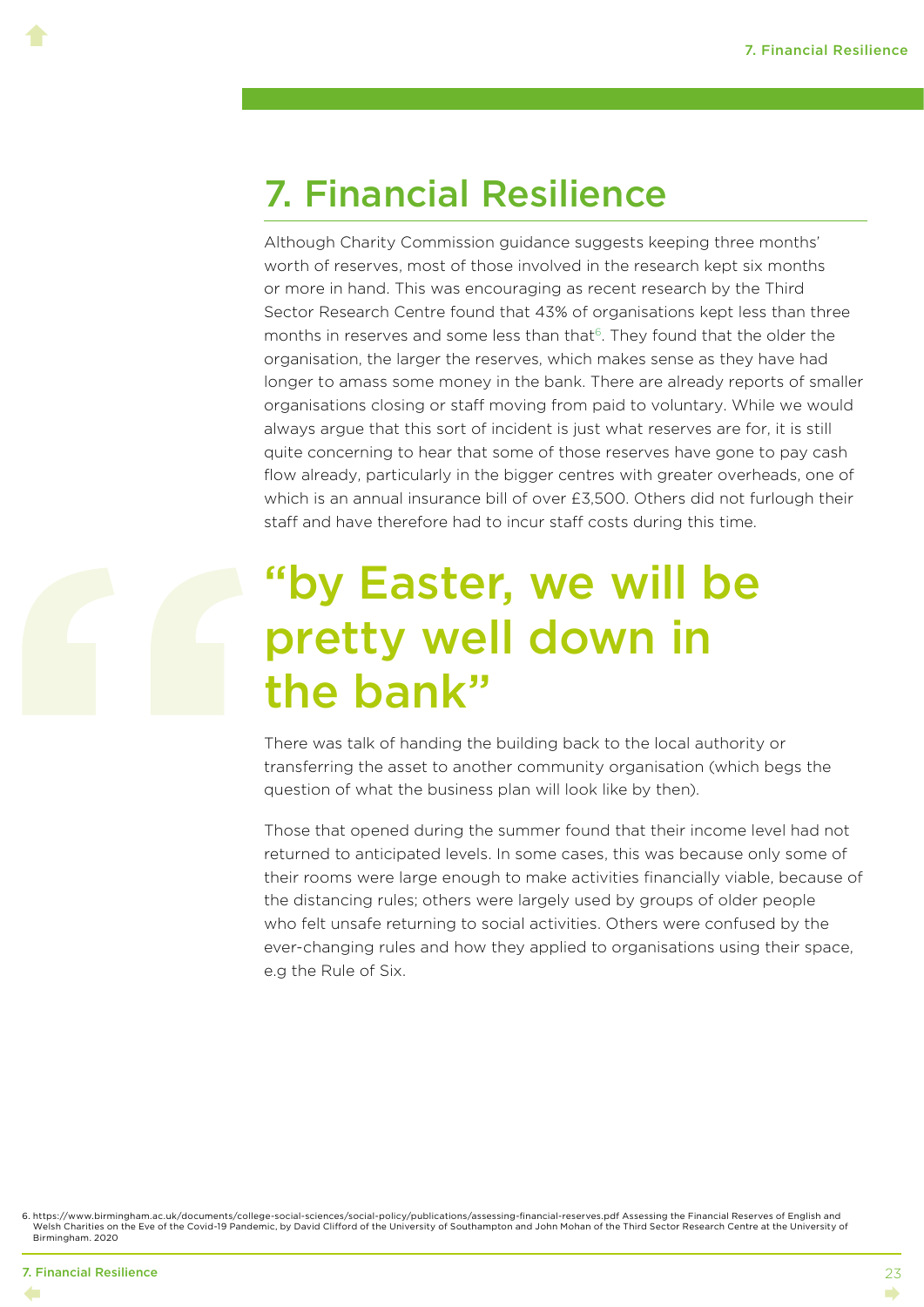$\blacklozenge$ 

One interviewee described their realisation that:

#### "it will go on for a long time and we can't make enough money from the two rooms big enough to cover our costs"

A Welsh respondent described being in a much better position as a result of a £30,000 grant from the Welsh Assembly. They were able to open their nursery and gym, all with reduced numbers of users and increased numbers of staff, highlighting an additional issue of the increased costs of additional staff and cleaning responsibilities. All lettings had to have at least 30 minutes (some places an hour) between bookings, to enable cleaning of rooms to take place, thus reducing lettable time.

Six months seemed to be the optimum time for organisations to be able to manage. Most were confident "provided there is no further shutdown" (this report is being written just as the second one was announced). They were also conscious of the significance of the service they provided to their local community as illustrated by the story told to us by the people running Priorswood Community Centre in Taunton.

#### "if we did close, it would have an impact on local people; there is a lot we would cease to support local people with"

North Watford Community Association describe themselves as "very much at the heart of the local community – there would be uproar if we shut; people would be devastated".

Others were hopeful for the future, having significant reserves, so secure for this year but wary of furlough ending (again extended twice during the course of writing this report), and the need to build up a reserve for the next "rainy day". Some were benefiting from other local facilities not yet being in a position to open and taking their bookings. These were "probably bringing in enough" and just about breaking even – "will tick along for quite some time".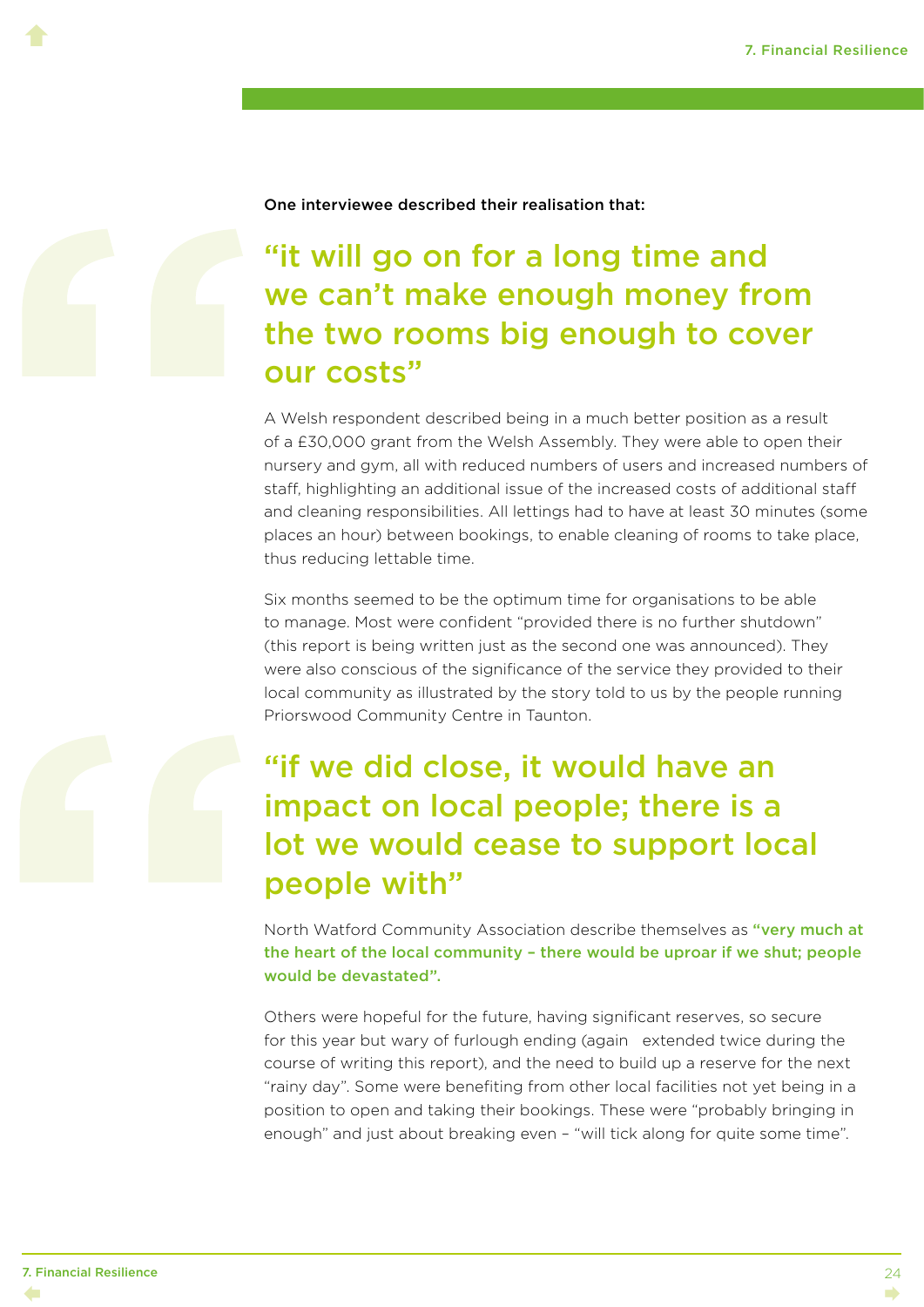As Narberth Community Association put it,

## "it's just a question of money"

Efforts were being made by a number of the associations to redress the balance, including:

- Developing a social media presence to raise their profile;
- Setting up Just Giving pages;
- Actively promoting the centre with potential users;
- Looking for grants to plug the gaps;
- Seeking capital investment, both to put in video conferencing facilities and to reduce their carbon footprint and therefore their costs;
- Securing Arts Council funding to pay for live streaming;
- Using the time whilst closed to carry out repairs, decorating and structural work, to render the building more attractive;
- Spending lockdown time on business development.

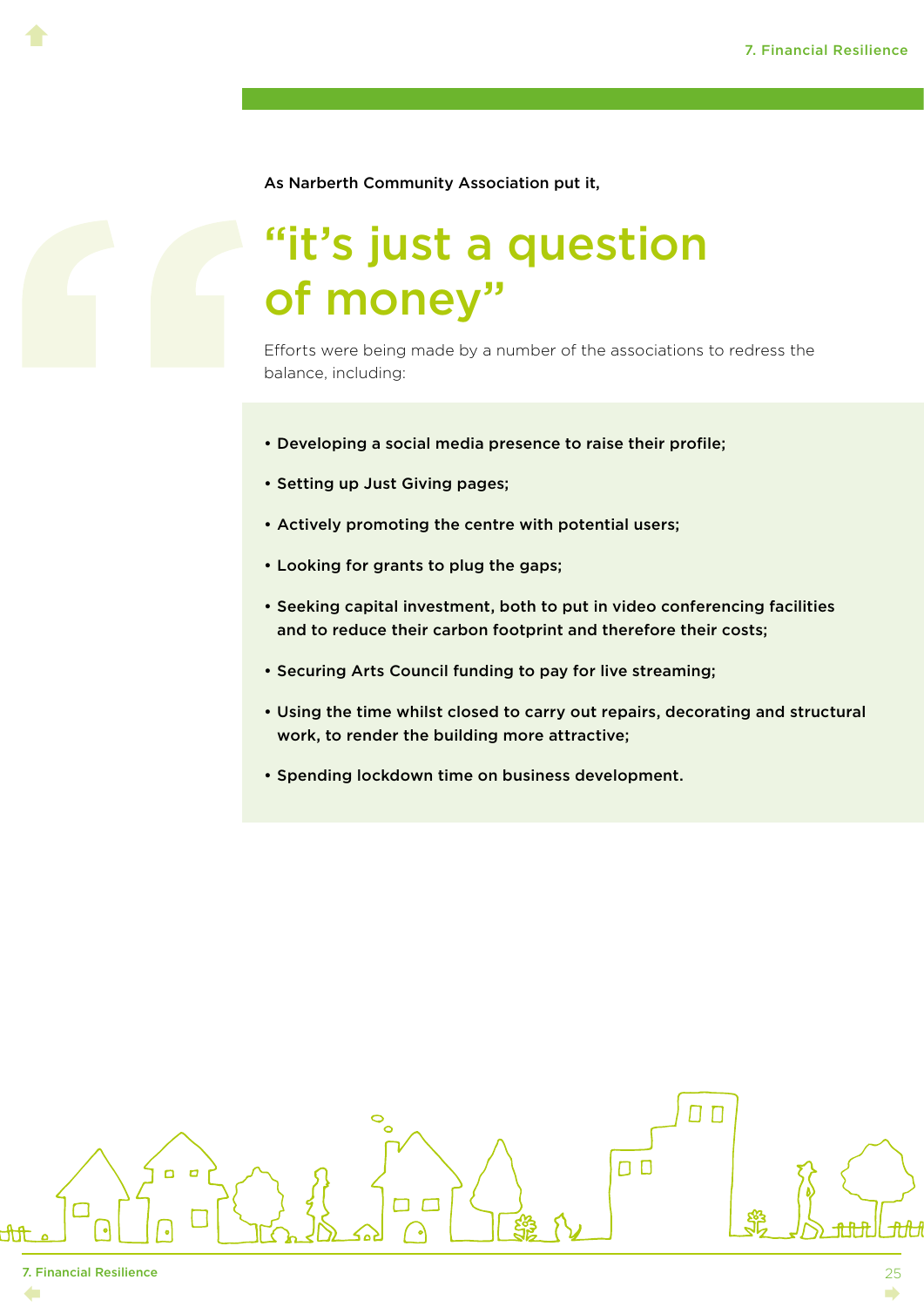## <span id="page-29-0"></span>8. The Implications Of Lockdown On Community Buildings

The more positive were reflected in the quote

#### "we are hopeful for the future, we've got strength within the community and remain hopeful"

This reflects the sentiments of Adrian Bell at the Manchester Settlement quoted below:

"Through the hard work and flexibility of the staff and trustees, the charity will ride this storm for as long as there is a place for community settings in the world."

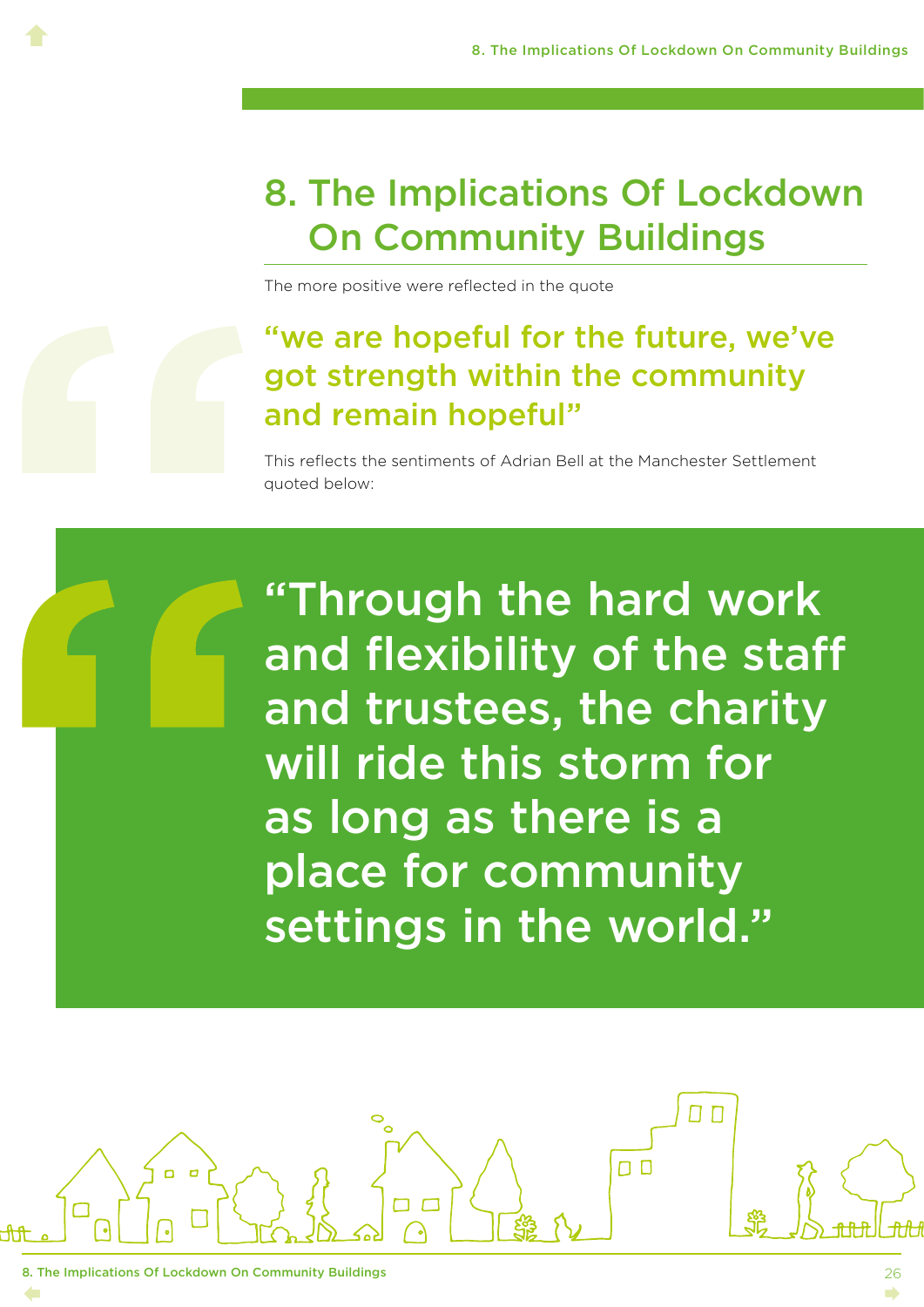However, others were saying:

# "…we don't know what our future will be like"

Some were saying that:

 "They could survive until the 31st March by relying on reserves put by for improving the building."

"We have six months life left as we stand at the moment."

"If we're shut down until Christmas, we're in trouble."

"We were seeing takings going upwards; if we shut down again completely, we will have problems in the New Year."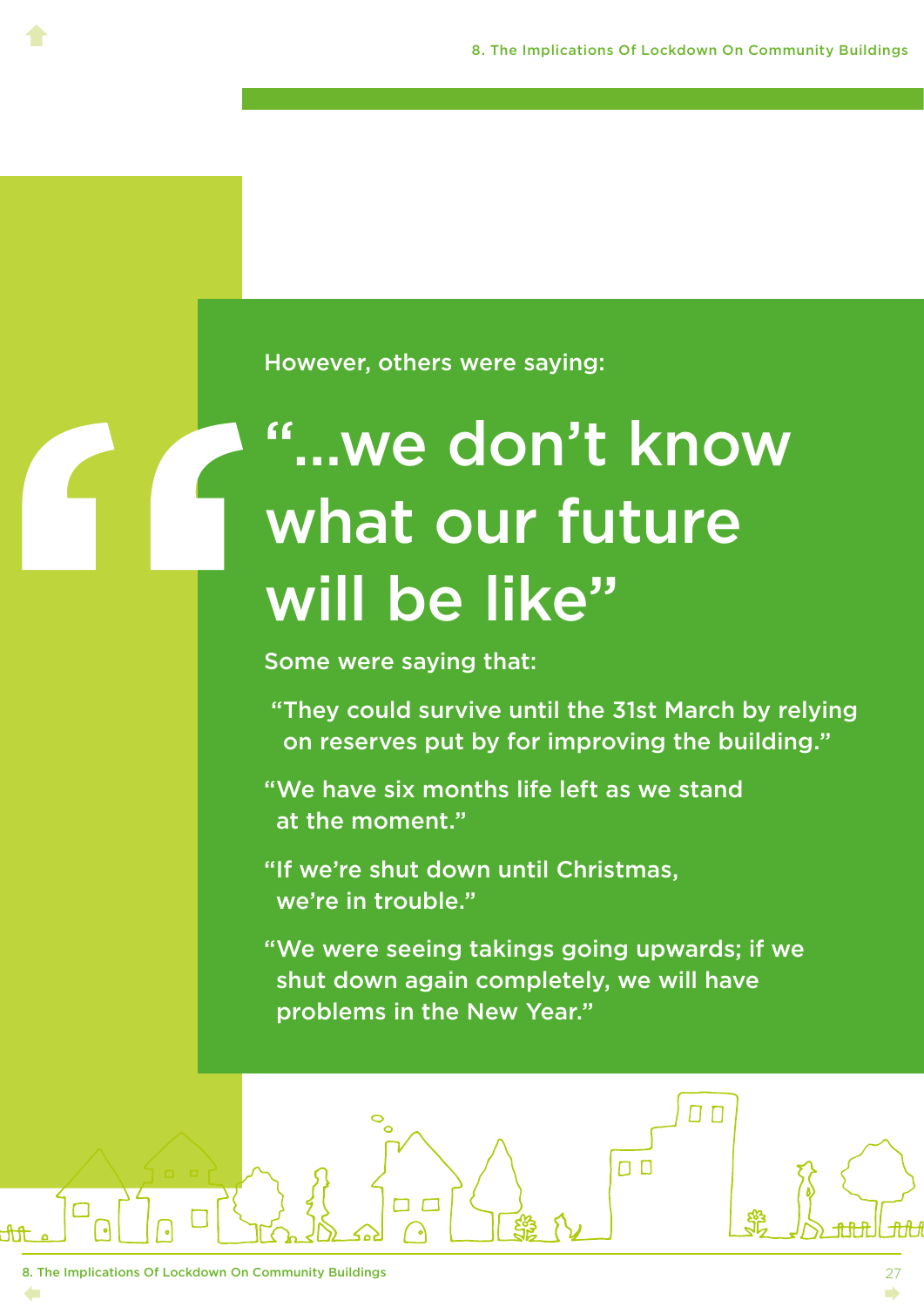### <span id="page-31-0"></span>9. Conclusions

- 1. Community spaces, in all their different guises, create a significant amount of social capital and contribute substantially towards the wellbeing of both communities and the people who live there. Those in a position to do so during the first lockdown, demonstrated this in a range of creative and imaginative ways, supporting people who were often alone and isolated. The sad story of a user of Priorswood Community Centre in North Taunton reflects the importance of community spaces in peoples' lives.
- 2. There are examples throughout this report, both of the extreme caution and professionalism applied in re-opening, in terms of carrying out risk assessments and putting safety measures in place, and of the willingness to be up and running again to deliver services and space. Effort has been put into applying for funding where time allowed, developing ideas for the future and promoting the building. Some associations have paid managers who have worked throughout; others are run by volunteers who have undertaken this work, as well as all the safety measures.
- 3. It is clear that, whilst community associations and village halls and others have been prudent in putting aside reserves and have used their Retail, Hospitality and Leisure Grants to supplement cash flow or improve and maintain the building, they never envisaged this situation being so long lasting. As the second lockdown is in progress, there is evidence of some organisations reaching the near end of their financial reserves.
- 4. Shifting and contradictory guidance has created problems for a number of organisations, especially those with no paid staff or where staff have been furloughed. As plans have been made, so restrictions have changed again.

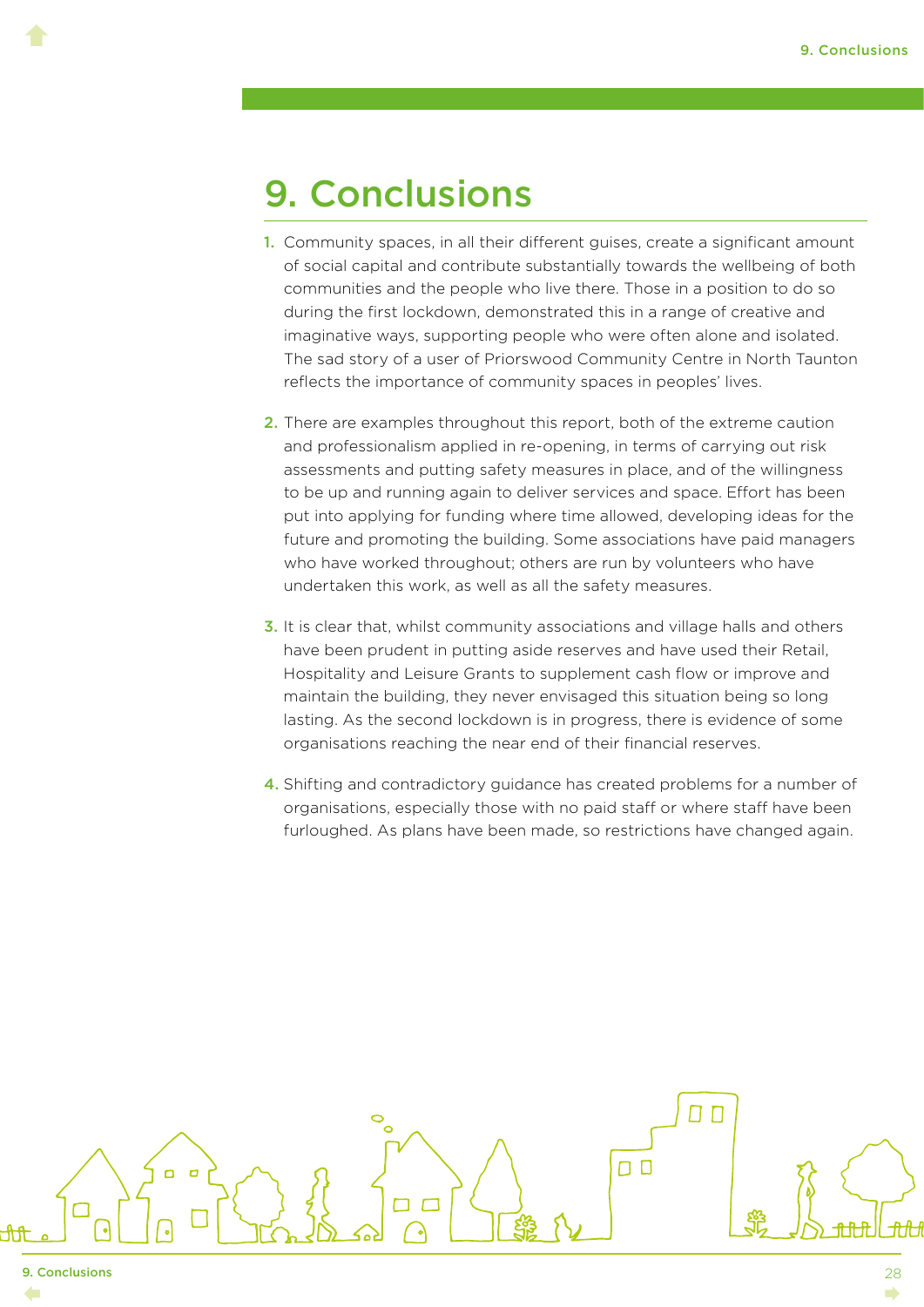- 5. The trend towards virtual and remote meetings is having a real impact on the lettings of venues such as those we interviewed, as former users see themselves saving both time and money by meeting by video conferencing instead of face to face, and as activities such as yoga and keep fit are delivered on line.
- 6. The past twenty years has seen a trend towards community organisations being persuaded of the wisdom of generating their own income rather than relying on grant income and many have done so though room lettings, event management and small social enterprises such as community cafes. It is the organisations that have followed that advice who are now facing an uncertain future.
- 7. The community buildings sector is facing a potential crisis as a second lockdown is in progress and there is no clear idea of what lays ahead in terms of either rates of infection or further restrictions. It is hard to contemplate a world without community space providing social events, opportunities of exercise and learning, space to try out new ideas or just somewhere to meet friends and prevent the sort of loneliness described above. The final case study below also demonstrates how important community spaces have been during the first lockdown and the gap that would have been left had there been none available.

"it is the organisations that have followed the advice who are now facing an uncertain future"

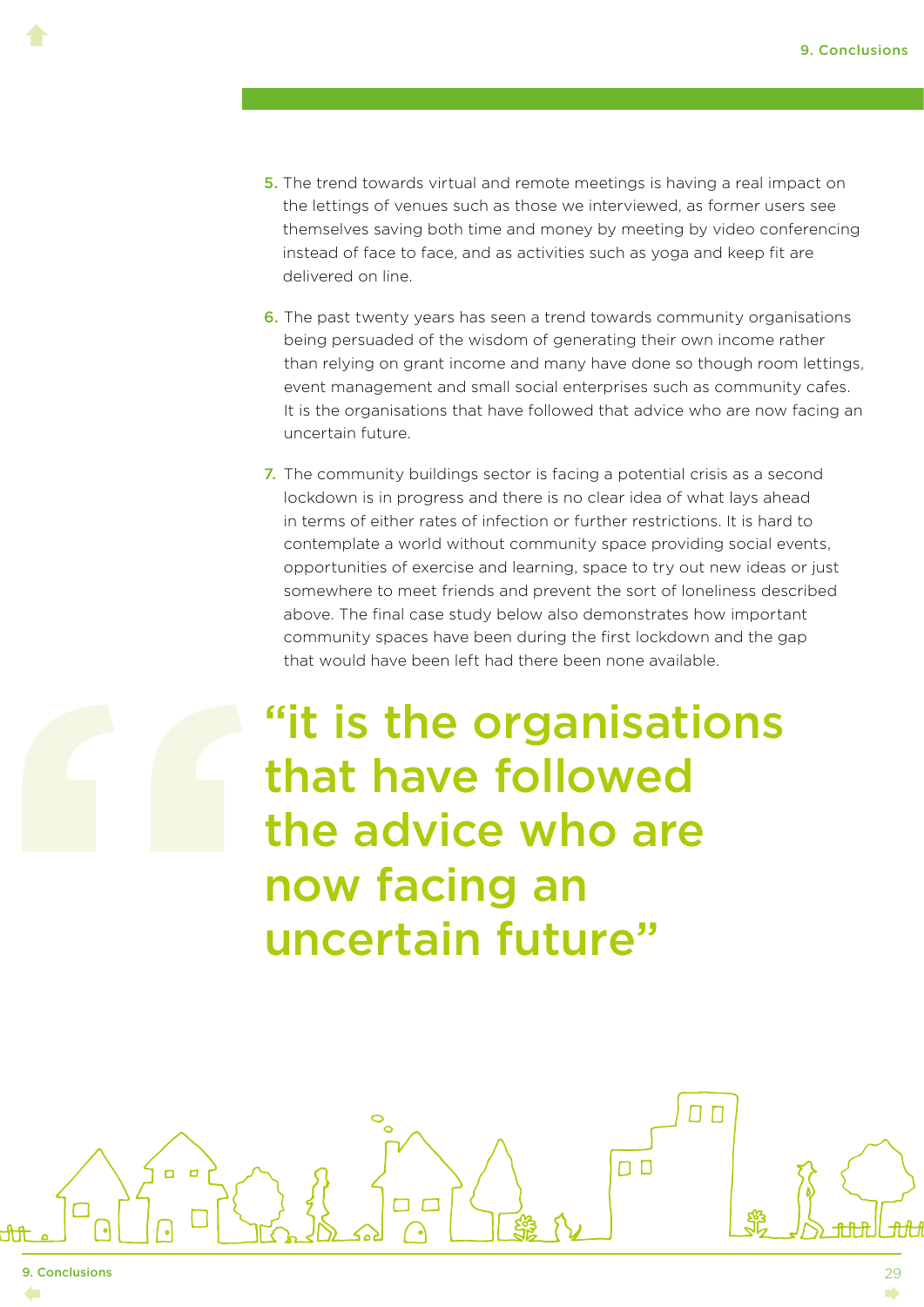<span id="page-33-0"></span> $\blacklozenge$ 

#### WHITTON VILLAGE HALL

Whitton Village Hall is a former school in a small village of about 95 houses in North Lincolnshire with a small annual turnover. During the first lockdown, they were approached by a local restauranteur who was closed and wanted to open a not for profit village shop from the hall. He recognised that some of the older residents were struggling and unable to get delivery slots from supermarkets and he had a cash and carry card at his disposal. The shop sold produce at cost price exclusively to people from the village to avoid undercutting local shops in other villages. Not only were people able to access shopping but they had an opportunity to communicate and talk to others and it provided a way of 'keeping an eye on people' who might have fallen below the radar. Surplus stock left at the end of the lockdown was purchased by the Parish Meeting and was donated to a food bank. The village hall provided the space for free and, in return, the Parish Meeting provided the funding for the redecoration of the hall when it was time to re-open.

Since re-opening, recognising that people need something to look forward to, the hall has run a scarecrow trail with socially distanced teas in the village hall and a produce show with a carefully planned one way system and adapted prize giving. The normal Hallowe'en party was replaced by displays of pumpkins and sweets left on doorsteps to prevent children missing out. "There are ways and means of doing things". Yoga classes had returned prior to the second lockdown but they are missing the income they receive from parties and their own events. They know that their future wholly depends on the lifting of the lockdown and when they can be allowed to let the hall again. With a turnover of about £1,500 per annum, the village hall is good value in terms of the social capital it produces for that small amount of money.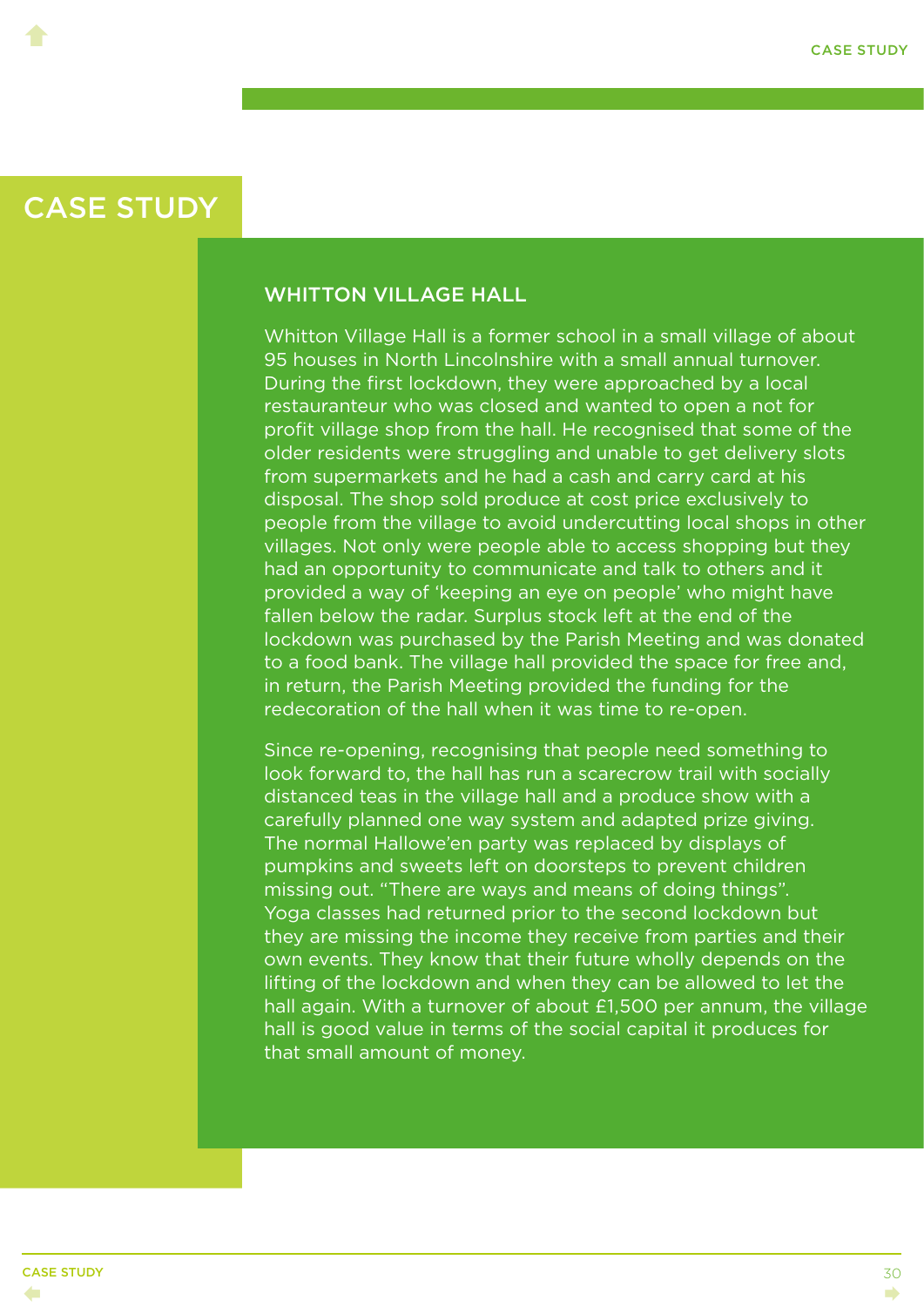### <span id="page-34-0"></span>Call For Action

Throughout the pandemic, a number of sectors have highlighted the impact it has had on them, including arts and culture, retail and hospitality and care and have seen some response from the Government. It is now the turn of the community buildings and spaces to raise concerns for their future and the important contribution they make to our economy, the wellbeing of people and the communities they live in and the social capital they produce. The Community Wellbeing Index<sup>7</sup> has demonstrated a positive link between social space and overall wellbeing in the UK. As the number of social spaces increases, the higher are the wellbeing scores recorded. For some time, Locality has run a Save Our Spaces<sup>8</sup> campaign to save public buildings and spaces by promoting greater community ownership and the Co-op has partnered with Locality in Endangered Space<sup>9</sup> to support and improve at risk community spaces. It is estimated that there are already 16,000 public and community spaces under threat by 2022 including libraries, leisure centres and youth clubs even before the effects of the pandemic hit.

Our voices need to be added to those above to ensure that they are heard alongside those of the Rural Coalition<sup>10</sup> which is demanding more equitable funding in rural areas to support post COVID recovery. Of the ten lessons they have learnt from the pandemic, number six is the value of community assets, including village halls, which are still constrained in their ability to operate. They are proposing capital funding for both start up and growth and an extended Village Halls Improvement Grant with an allowance built in to support applicants. We would like to see that support extended to the many urban centres that have provided a lifeline to people throughout the pandemic (and before) who are now coping with limited reserves and facing further months without bookings and the associated income.

- 7. https://communitywellbeing.coop.co.uk/
- 8. https://locality.org.uk/policy-campaigns/save-our-spaces/
- 9. https://colleaguestories.coop.co.uk/2019/06/28/weve-officially-launched-our-endangered-spaces-campaign/
- 10. Rebuilding Rural: Growing Back Better. The Rural Coalition, 2020.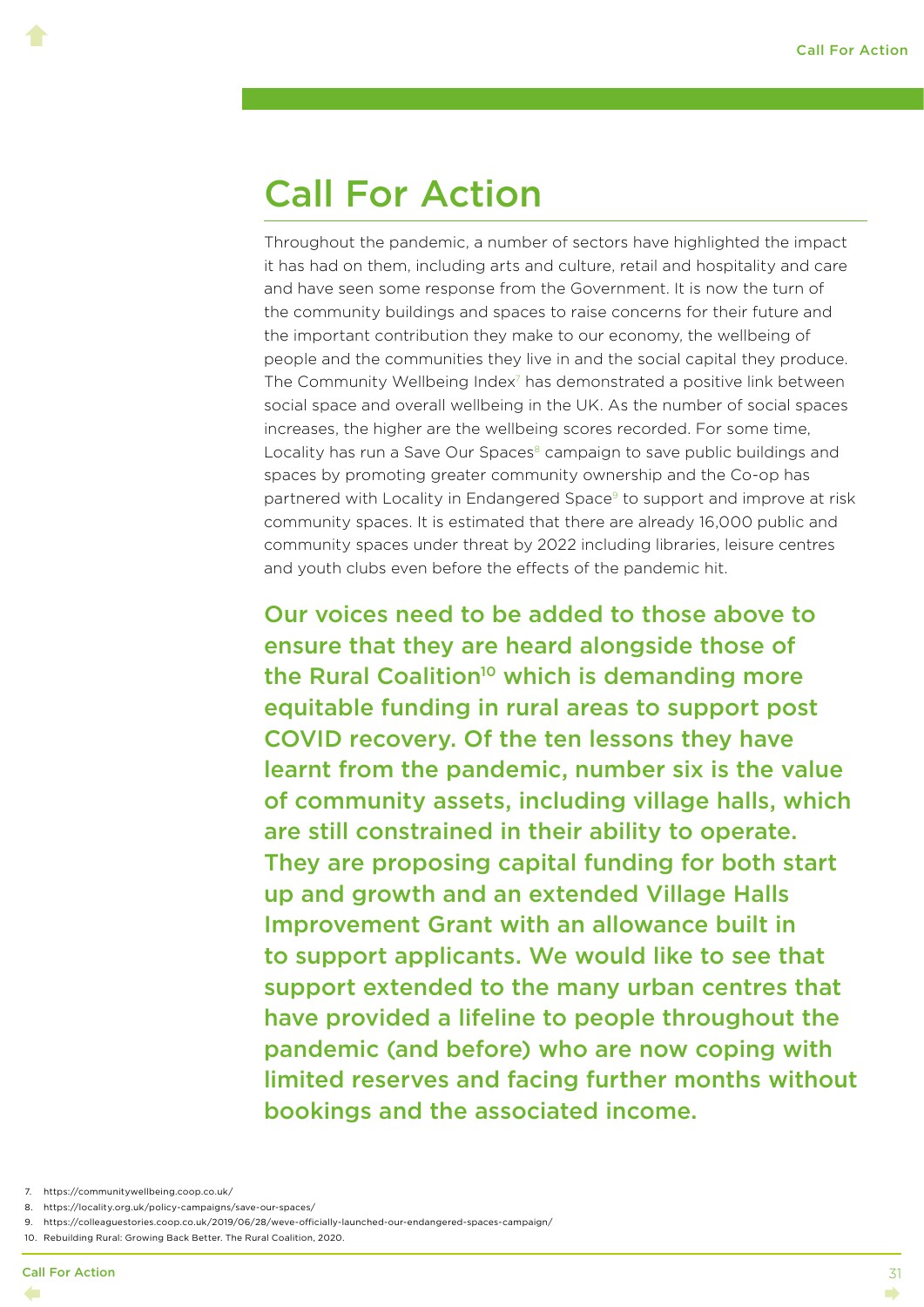### <span id="page-35-0"></span>Acknowledgments

We would like to acknowledge the input of the following community organisations to the research by taking part in an interview:

- Auckland Youth and Community Centre
- Chaldon Village Hall
- Chalfont St. Giles Memorial Hall
- Dunvant Unemployed and Social Centre, Swansea
- Geenhill Hub, West Lancashire
- Glusburn Institute, North Yorkshire
- Greenhill Library Sheffield
- Grenoside Community Centre, Sheffield
- Hartlepool People
- Hilda Lane Community Association, SE London
- Holmfirth Civic Hall
- Leverhulme Old Library
- Linskill Centre, North Tyneside
- Maidstone Community Centre
- Narberth and District Community Association, Pembrokeshire
- North Watford Community Centre
- Priorswood Community Centre, Taunton
- Royston Community Centre, Hertfordshire
- The Granville, London
- West Oxford Community Association
- Westerhope Community Centre, Newcastle upon Tyne
- Whitton Village Hall, North Lincolnshire.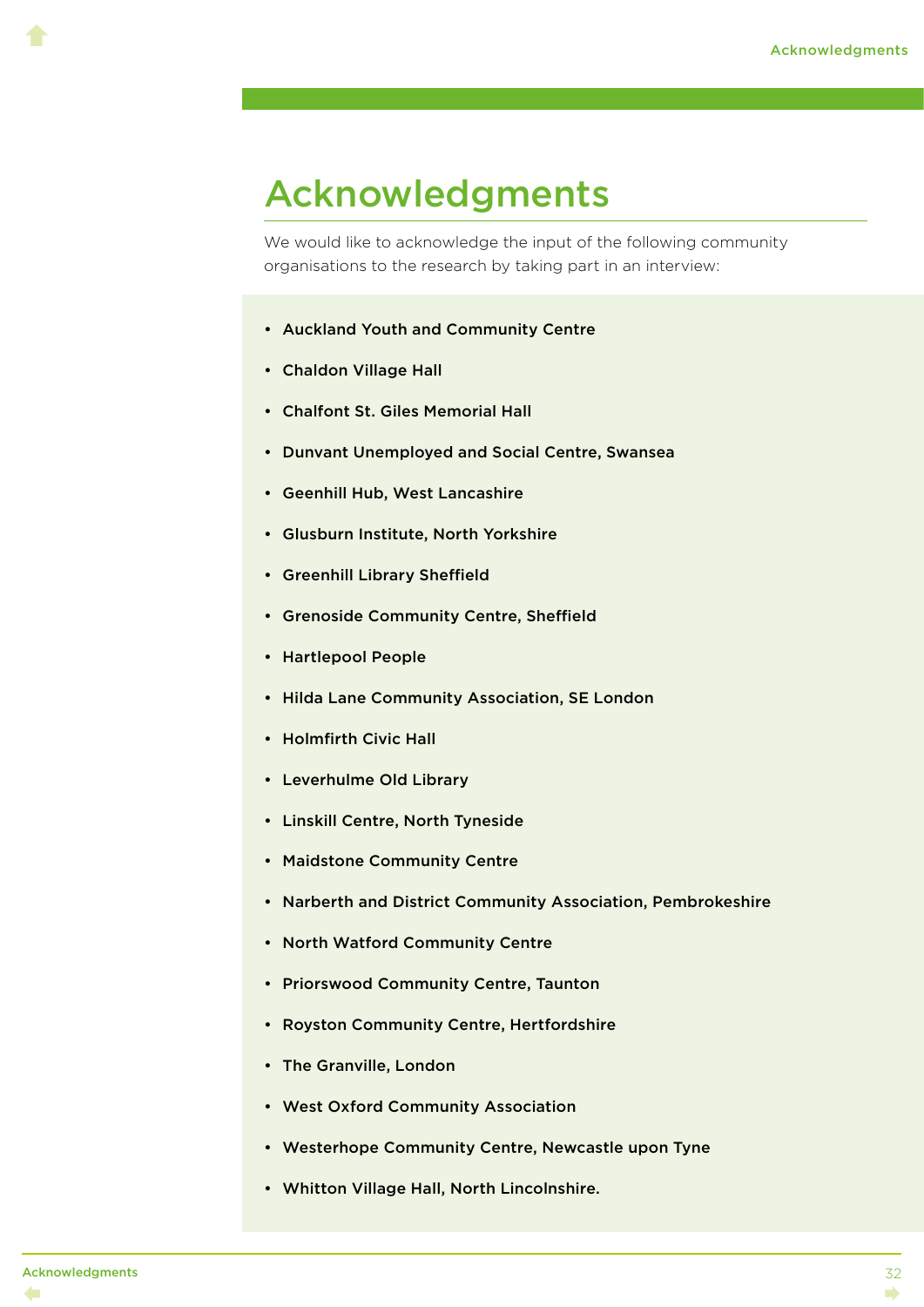#### <span id="page-36-0"></span>References

Bell, Adrian Manchester Settlement, "When the funds dry up" in No Going Back Report. Voices from Manchester's voluntary, community and social enterprise sector on the response to COVID 19 and their thoughts for the future. Macc 2020.

Clifford, D. of the University of Southampton and John Mohan, J. of the Third Sector Research Centre at the University of Birmingham. . Assessing the Financial Reserves of English and Welsh Charities on the Eve of the Covid-19 Pandemic, 2020

Coutts P, Ormston H, Pennycook L, Thurman B. Pooling Together, Carnegie UK 2020.

Danny Kruger, MP: Leveling up our communities: proposals for a new social covenant' . 2020

Humber and Wolds Rural Action: https://bit.ly/2UM3qsU Passcode: ^VxH^L97

NTU Centre for People. Work and Organisational Practice, Respond, Reset, Recover, November 2020

The Rural Coalition. Rebuilding Rural: Growing Back Better. 2020.

Local Trust. Communities at Risk: the early impact of COVID-19 on 'left behind' neighbourhoods. 2020.